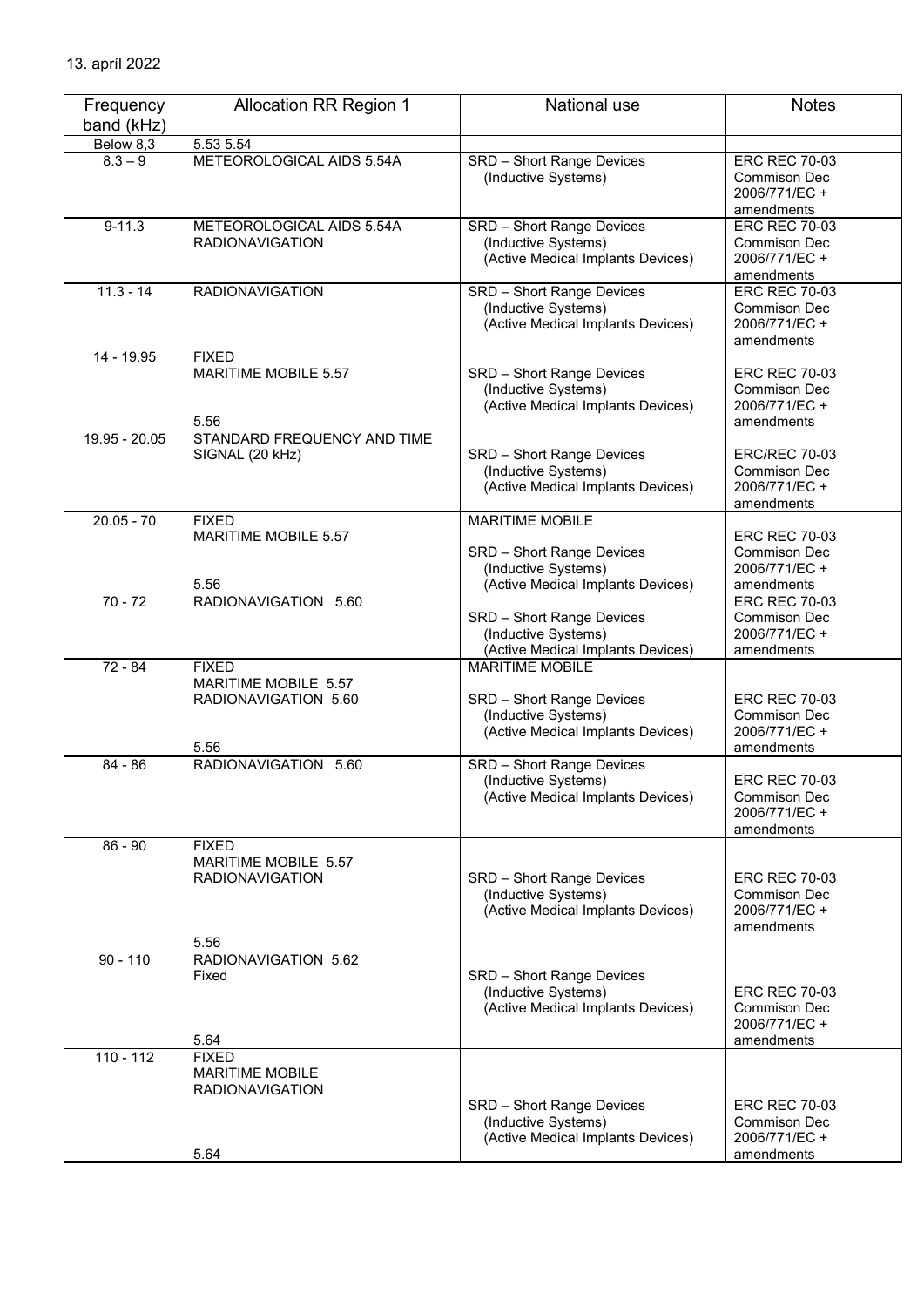| 13. apríl 2022          |                                                                                         |                                                                                                                                                       |                                                                                                        |
|-------------------------|-----------------------------------------------------------------------------------------|-------------------------------------------------------------------------------------------------------------------------------------------------------|--------------------------------------------------------------------------------------------------------|
| Frequency<br>band (kHz) | <b>Allocation RR Region 1</b>                                                           | National use                                                                                                                                          | <b>Notes</b>                                                                                           |
| $112 - 115$             | RADIONAVIGATION 5.60                                                                    | SRD - Short Range Devices<br>(Inductive Systems)<br>(Active Medical Implants Devices)                                                                 | <b>ERC REC 70-03</b><br>Commison Dec<br>2006/771/EC +<br>amendments                                    |
| $115 - 117.6$           | RADIONAVIGATION 5.60<br>Fixed<br><b>Maritime Mobile</b><br>5.64                         | SRD - Short Range Devices<br>(Inductive Systems)<br>(Active Medical Implants Devices)                                                                 | <b>ERC REC 70-03</b><br>Commison Dec<br>2006/771/EC +<br>amendments                                    |
| $117.6 - 126$           | <b>FIXED</b><br><b>MARITIME MOBILE</b><br>RADIONAVIGATION 5.60<br>5.64                  | SRD - Short Range Devices<br>(Inductive Systems)<br>(Active Medical Implants Devices)                                                                 | <b>ERC REC 70-03</b><br><b>Commison Dec</b><br>2006/771/EC +<br>amendments                             |
| $126 - 129$             | RADIONAVIGATION 5.60                                                                    | SRD - Short Range Devices<br>(Inductive Systems)<br>(Active Medical Implants Devices)                                                                 | <b>ERC REC 70-03</b><br><b>Commison Dec</b><br>2006/771/EC+<br>amendments                              |
| $129 - 130$             | <b>FIXED</b><br><b>MARITIME MOBILE</b><br>RADIONAVIGATION 5.60<br>5.64                  | SRD - Short Range Devices<br>(Inductive Systems)<br>(Active Medical Implants Devices)                                                                 | GE-85<br><b>ERC REC 70-03</b><br><b>Commison Dec</b><br>2006/771/EC +<br>amendments                    |
| $130 - 135.7$           | <b>MARITIME MOBILE</b><br><b>FIXED</b><br>5.64                                          | <b>MARITIME MOBILE</b><br>SRD - Short Range Devices<br>(Inductive Systems)<br>(Active Medical Implants Devices)                                       | GE-85<br><b>ERC REC 70-03</b><br><b>Commison Dec</b><br>2006/771/EC +<br>amendments                    |
| $135.7 - 137.8$         | <b>MARITIME MOBILE</b><br><b>FIXED</b><br>Amateur 5,67A<br>5.64                         | Amateur<br>SRD - Short Range Devices<br>(Inductive Systems)<br>(Active Medical Implants Devices)                                                      | Amateur reg.<br>CEPT T/R 61-01<br>CEPT T/R 70-03<br><b>Commison Dec</b><br>2006/771/EC +<br>amendments |
| $137.8 - 148.5$         | <b>MARITIME MOBILE</b><br><b>FIXED</b><br>5.64                                          | <b>MARITIME MOBILE</b><br>SRD - Short Range Devices<br>(Inductive Systems)<br>(Active Medical Implants Devices)                                       | CEPT T/R 70-03<br>Commison Dec<br>2006/771/EC +<br>amendments                                          |
| $148.5 - 255$           | <b>BROADCASTING</b>                                                                     | <b>BROADCASTING</b><br>SRD - Short Range Devices<br>(Inductive Systems)<br>(Active Medical Implants Devices)                                          | GE-75<br>LW<br>CEPT T/R 70-03<br>Commison Dec<br>2006/771/EC +<br>amendments                           |
| 255 - 283.5             | <b>BROADCASTING</b><br>AERONAUTICAL RADIONAVIGATION                                     | <b>SRD</b> - Short Range Devices<br>(Inductive Systems)<br>(Active Medical Implants Devices)                                                          | <b>CEPT T/R 70-03</b><br>Commison Dec<br>2006/771/EC +<br>amendments                                   |
| $283.5 - 315$           | MARITIME RADIONAVIGATION<br>(radiobeacons) 5.73<br>AERONAUTICAL RADIONAVIGATION<br>5.74 | MARITIME RADIONAVIGATION<br>AERONAUTICAL RADIONAVIGATION<br>SRD - Short Range Devices<br>(Inductive Systems)<br>(Active Medical Implants Devices)     | GE-85<br>Radio beacons<br>CEPT T/R 70-03<br>Commison Dec<br>2006/771/EC +<br>amendments                |
| $315 - 325$             | AERONAUTICAL RADIONAVIGATION<br>Maritime radio navigation (radiobeacons)<br>5.73        | AERONAUTICAL RADIONAVIGATION<br>Maritime radio navigation<br>SRD - Short Range Devices<br>(Inductive Systems)<br>(Animal Implant devices 315-600 kHz) | Radio beacons<br>CEPT T/R 70-03<br><b>Commison Dec</b><br>2006/771/EC +<br>amendments                  |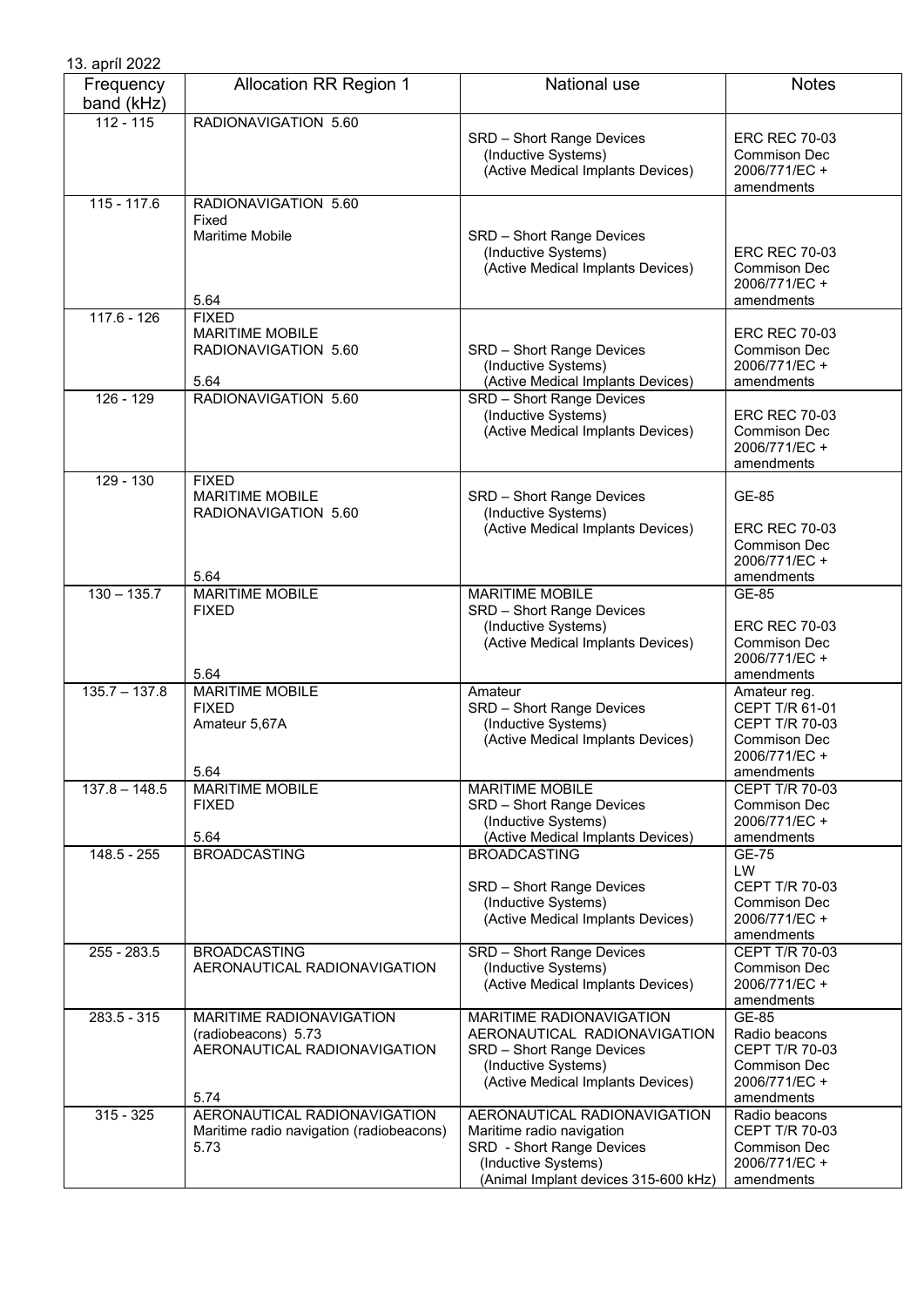| 13. apríl 2022          |                                                                                |                                                                                                                                                                                                                                                                             |                                                                                                              |
|-------------------------|--------------------------------------------------------------------------------|-----------------------------------------------------------------------------------------------------------------------------------------------------------------------------------------------------------------------------------------------------------------------------|--------------------------------------------------------------------------------------------------------------|
| Frequency<br>band (kHz) | <b>Allocation RR Region 1</b>                                                  | National use                                                                                                                                                                                                                                                                | <b>Notes</b>                                                                                                 |
| $325 - 405$             | AERONAUTICAL RADIONAVIGATION                                                   | AERONAUTICAL RADIONAVIGATION<br>SRD - Short Range Devices<br>(Inductive Systems)<br>(RFID 400-600 kHz)<br>(Animal Implant devices 315-600 kHz)                                                                                                                              | Radio beacons<br>CEPT T/R 70-03<br>Commison Dec<br>2006/771/EC +<br>amendments                               |
| $405 - 415$             | RADIONAVIGATION 5.76                                                           | SRD - Short Range Devices<br>(Inductive Systems)<br>(RFID 400-600 kHz)<br>(Animal Implant devices 315-600 kHz)                                                                                                                                                              | CEPT T/R 70-03<br>Commison Dec<br>2006/771/EC +<br>amendments                                                |
| $415 - 435$             | AERONAUTICAL RADIONAVIGATION<br>MARITIME MOBILE 5.79                           | SRD - Short Range Devices<br>(Inductive Systems)<br>(RFID 400-600 kHz)<br>(Animal Implant devices 315-600 kHz)                                                                                                                                                              | GE-85<br>CEPT T/R 70-03<br>Commison Dec<br>2006/771/EC +<br>amendments                                       |
| 435 - 472               | <b>MARITIME MOBILE 5.79</b><br>Aeronautical Radio navigation<br>5,82           | <b>MARITIME MOBILE</b><br>SRD - Short Range Devices<br>Inductive Systems)<br>(RFID 400-600 kHz)<br>(Animal Implant devices 315-600 kHz)<br>(Detection avalanche victims and<br>valuable items 456.9-457.1 kHz)<br>(Tracking, tracing and data acquisition<br>442,2-450 kHz) | GE-85<br>CEPT T/R 70-03<br><b>Commision Dec</b><br>2001/148/EC<br>Commison Dec<br>2006/771/EC +<br>amendment |
| $472 - 479$             | MARITIME MOBILE 5.79<br>Aeronautical Radio navigation<br>Amateur 5.80A<br>5.82 | Amateur<br>SRD - Short Range Devices<br>(Inductive Systems)<br>(RFID 400-600 kHz)<br>(Animal Implant devices 315-600 kHz)                                                                                                                                                   | Amateur reg.<br>CEPT T/R 61-01<br>CEPT T/R 70-03<br><b>Commison Dec</b><br>2006/771/EC +<br>amendments       |
| 479 - 495               | MARITIME MOBILE 5.79, 5.79A<br>Aeronautical Radio navigation<br>5.82           | <b>MARITIME MOBILE</b><br>SRD - Short Range Devices<br>(Inductive Systems)<br>(RFID 400-600 kHz)<br>(Animal Implant devices 315-600 kHz)                                                                                                                                    | GE-85<br>RR App 15 490 kHz<br>CEPT T/R 70-03<br>Commison Dec<br>2006/771/EC +<br>amendments                  |
| 495 - 505               | MOBILE (distress and calling) 5.82C                                            | MOBILE (distress and calling)<br>SRD - Short Range Devices<br>(Inductive Systems)<br>(RFID 400-600 kHz)<br>(Animal Implant devices 315-600 kHz)                                                                                                                             | <b>RR 500 kHz</b><br>CEPT T/R 70-03<br>Commison Dec<br>2006/771/EC +<br>amendments                           |
| $505 - 526.5$           | MARITIME MOBILE 5.79, 5.79A,<br>5.84<br>AERONAUTICAL RADIONAVIGATION           | <b>MARITIME MOBILE</b><br>SRD - Short Range Devices<br>(Inductive Systems)<br>(RFID 400-600 kHz)<br>(Animal Implant devices 315-600 kHz)                                                                                                                                    | GE-85<br>RR App 15 518 kHz<br><b>NAVTEX</b><br>CEPT T/R 70-03<br>Commison Dec<br>2006/771/EC +<br>amendments |
| $526.5 - 1606.5$        | <b>BROADCASTING</b>                                                            | <b>BROADCASTING (SOUND)</b><br>SRD - Short Range Devices<br>(Inductive Systems)<br>(TT&T 984-7484 kHz)<br>(Animal Implant devices 315-600 kHz)                                                                                                                              | <b>GE-75 - MW</b><br>CEPT T/R 70-03<br>Commison Dec<br>2006/771/EC +<br>amendments                           |
| 1606.5 - 1625           | MARITIME MOBILE 5.90<br><b>FIXED</b><br><b>LAND MOBILE</b><br>5.92             | <b>MARITIME MOBILE</b><br>SRD - Short Range Devices<br>(Inductive Systems)<br>(TT&T 984-7484 kHz)                                                                                                                                                                           | GE-85<br><b>CEPT T/R 70-03</b><br><b>Commison Dec</b><br>2006/771/EC +<br>amendments                         |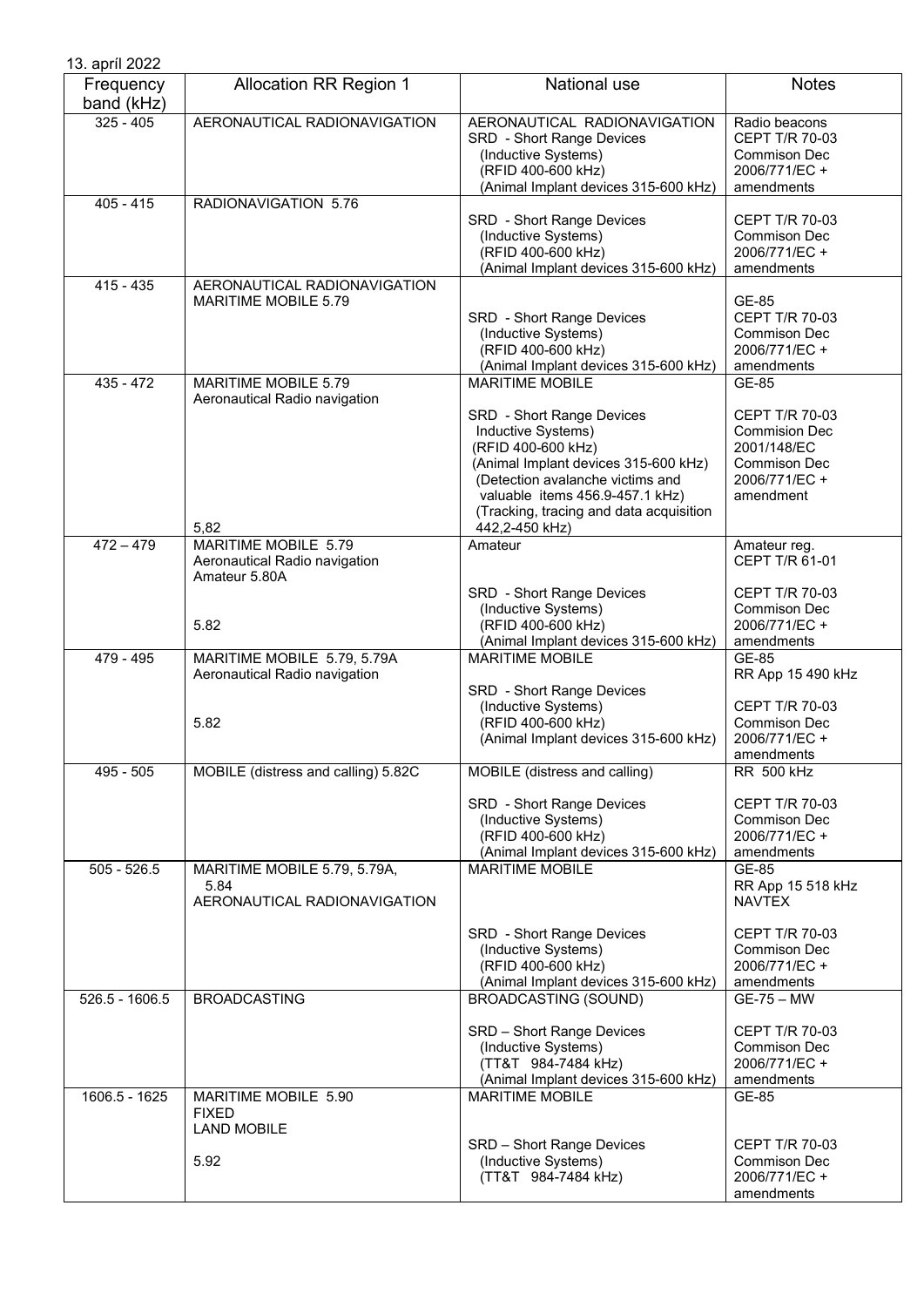| 13. apríl 2022          |                                                                                    |                                                                                         |                                                                                              |
|-------------------------|------------------------------------------------------------------------------------|-----------------------------------------------------------------------------------------|----------------------------------------------------------------------------------------------|
| Frequency<br>band (kHz) | <b>Allocation RR Region 1</b>                                                      | National use                                                                            | <b>Notes</b>                                                                                 |
| 1625 - 1635             | <b>RADIOLOCATION</b>                                                               | SRD - Short Range Devices<br>(Inductive Systems)<br>(TT&T 984-7484 kHz)                 | CEPT T/R 70-03<br><b>Commision Dec</b><br><b>Commison Dec</b><br>2006/771/EC +<br>amendments |
| 1635 - 1800             | MARITIME MOBILE 5.90<br><b>FIXED</b>                                               | <b>MARITIME MOBILE</b>                                                                  | GE-85                                                                                        |
|                         | <b>LAND MOBILE</b><br>5.92, 5.96                                                   | SRD - Short Range Devices<br>(Inductive Systems)<br>(TT&T 984-7484 kHz)                 | CEPT T/R 70-03<br><b>Commison Dec</b><br>2006/771/EC +<br>amendments                         |
| 1800 - 1810             | <b>RADIOLOCATION</b>                                                               | SRD - Short Range Devices<br>(Inductive Systems)<br>(TT&T 984-7484 kHz)                 | CEPT T/R 70-03<br>Commison Dec<br>2006/771/EC<br>+amendments                                 |
| 1810 - 1850             | <b>AMATEUR</b>                                                                     | <b>AMATEUR</b>                                                                          | Amateur reg.<br>CEPT T/R 61-01                                                               |
|                         | 5.100                                                                              | SRD - Short Range Devices<br>(Inductive Systems 5-30 MHz)<br>(TT&T 984-7484 kHz)        | <b>CEPT T/R 70-03</b><br><b>Commison Dec</b><br>2006/771/EC<br>+amendments                   |
| 1850 - 2000             | MOBILE except aeronautical mobile<br><b>FIXED</b>                                  | MOBILE except aeronautical mobile                                                       |                                                                                              |
|                         | 5.92, 5,96, 5.103                                                                  | SRD - Short Range Devices<br>(Inductive Systems)<br>(TT&T 984-7484 kHz)                 | <b>CEPT T/R 70-03</b><br>Commison Dec<br>2006/771/EC +<br>amendments                         |
| 2000 - 2025             | MOBILE except aeronautical mobile (R)<br><b>FIXED</b>                              | MOBILE except aeronautical mobile (R)                                                   |                                                                                              |
|                         | 5.92, 5.103                                                                        | SRD - Short Range Devices<br>(Inductive Systems)<br>(TT&T 984-7484 kHz)                 | CEPT T/R 70-03<br><b>Commison Dec</b><br>2006/771/EC +<br>amendments                         |
| $2025 - 2045$           | MOBILE except aeronautical mobile (R)<br><b>FIXED</b><br>Meteorological Aids 5.104 | MOBILE except aeronautical mobile (R)<br>SRD - Short Range Devices                      | <b>CEPT T/R 70-03</b>                                                                        |
|                         | 5.92, 5.103                                                                        | (Inductive Systems)<br>(TT&T 984-7484 kHz)                                              | Commison Dec<br>2006/771/EC +<br>amendments                                                  |
| $2045 - 2160$           | <b>MARITIME MOBILE</b><br><b>FIXED</b>                                             | <b>MARITIME MOBILE</b>                                                                  | GE-85                                                                                        |
|                         | <b>LAND MOBILE</b><br>5.92                                                         | SRD - Short Range Devices<br>(Inductive Systems)<br>(TT&T 984-7484 kHz)                 | <b>CEPT T/R 70-03</b><br>Commison Dec<br>2006/771/EC +<br>amendments                         |
| 2160 - 2170             | <b>RADIOLOCATION</b>                                                               | <b>SRD</b> - Short Range Devices<br>(Inductive Systems)<br>(TT&T 984-7484 kHz)          | CEPT T/R 70-03<br>Commison Dec<br>2006/771/EC+<br>amendments                                 |
| 2170 - 2173.5           | <b>MARITIME MOBILE</b>                                                             | <b>MARITIME MOBILE</b>                                                                  |                                                                                              |
|                         |                                                                                    | SRD - Short Range Devices<br>(Inductive Systems)<br>(TT&T 984-7484 kHz)                 | <b>CEPT T/R 70-03</b><br>Commison Dec<br>2006/771/EC+<br>amendments                          |
| 2173.5 - 2190.5         | MOBILE (distress and calling) 5.108,<br>5.109, 5.110, 5.111                        | MOBILE (distress and calling)                                                           | RR App 15<br>2174.5,2182,2187.5                                                              |
|                         |                                                                                    | SRD - Short Range Devices<br>(Inductive System)<br>(TT&T 984-7484 kHz)                  | CEPT T/R 70-03<br>Commison Dec<br>2006/771/EC +<br>amendments                                |
| 2190.5 - 2194           | <b>MARITIME MOBILE</b>                                                             | <b>SRD</b> - Short Range Devices<br>(Inductive Systems 5-30 MHz)<br>(TT&T 984-7484 kHz) | CEPT T/R 70-03<br>Commison Dec<br>2006/771/EC +<br>amendments                                |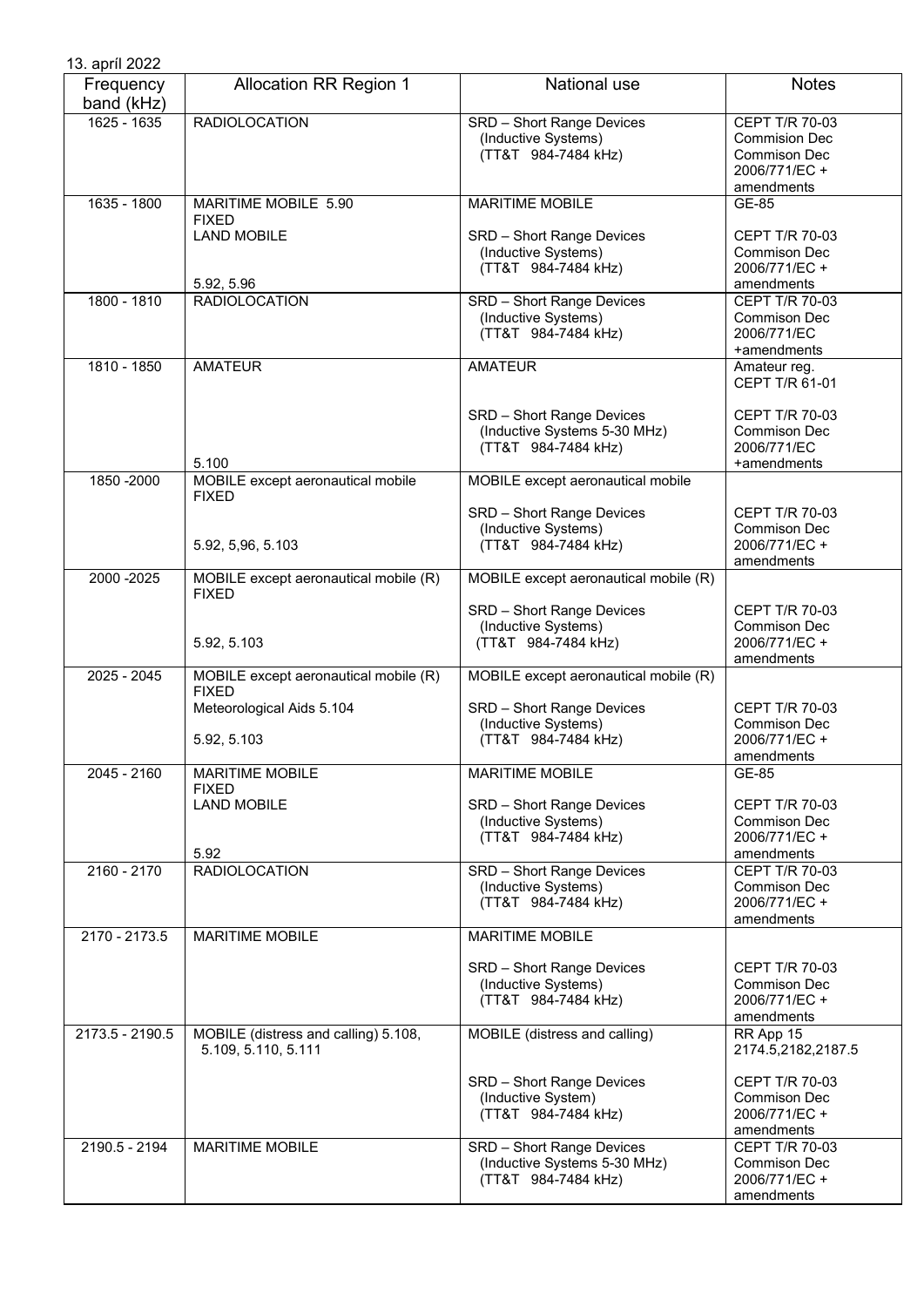| 13. apríl 2022          |                                                                                             |                                                                                                                                                 |                                                                                                              |
|-------------------------|---------------------------------------------------------------------------------------------|-------------------------------------------------------------------------------------------------------------------------------------------------|--------------------------------------------------------------------------------------------------------------|
| Frequency<br>band (kHz) | <b>Allocation RR Region 1</b>                                                               | National use                                                                                                                                    | <b>Notes</b>                                                                                                 |
| $2194 - 2300$           | MOBILE except aeronautical mobile (R)<br><b>FIXED</b>                                       | MOBILE except aeronautical mobile (R)<br>SRD - Short Range Devices<br>(Inductive System)<br>(TT&T 984-7484 kHz)<br>2275 kHz Avalanche detection | <b>CEPT T/R 70-03</b><br><b>Commison Dec</b><br>2006/771/EC +<br>amendments                                  |
|                         | 5.92, 5.103, 5.112                                                                          |                                                                                                                                                 |                                                                                                              |
| 2300 - 2498             | MOBILE except aeronautical mobile (R)<br><b>FIXED</b><br><b>BROADCASTING 5.113</b><br>5.103 | <b>MARITIME MOBILE</b><br>SRD - Short Range Devices<br>(Inductive Systems)<br>(TT&T 984-7484 kHz)                                               | <b>CEPT T/R 70-03</b><br><b>Commison Dec</b><br>2006/771/EC +<br>amendments                                  |
| $2498 - 2501$           | STANDARD FREQUENCY AND TIME<br>SIGNAL (2500 kHz)                                            | SRD - Short Range Devices<br>(Inductive Systems)<br>(TT&T 984-7484 kHz)                                                                         | CEPT T/R 70-03<br><b>Commison Dec</b><br>2006/771/EC+<br>amendments                                          |
| 2501 - 2502             | STANDARD FREQUENCY AND TIME<br><b>SIGNAL</b><br>Space Research                              | SRD - Short Range Devices<br>(Inductive Systems)<br>(TT&T 984-7484 kHz)                                                                         | CEPT T/R 70-03<br><b>Commison Dec</b><br>2006/771/EC+<br>amendments                                          |
| $2502 - 2625$           | MOBILE except aeronautical mobile (R)<br><b>FIXED</b><br>5.92, 5.103                        | <b>MARITIME MOBILE</b><br>SRD - Short Range Devices<br>(Inductive Systems)<br>(TT&T 984-7484 kHz)                                               | CEPT T/R 70-03<br><b>Commison Dec</b><br>2006/771/EC +<br>amendments                                         |
| 2625 - 2650             | <b>MARITIME MOBILE</b><br>MARITIME RADIONAVIGATION<br>5.92                                  | <b>MARITIME MOBILE</b><br>SRD - Short Range Devices<br>(Inductive Systems)<br>(TT&T 984-7484 kHz)                                               | CEPT T/R 70-03<br><b>Commison Dec</b><br>2006/771/EC +<br>amendments                                         |
| $2650 - 2850$           | MOBILE except aeronautical mobile (R)<br><b>FIXED</b><br>5.92, 5.103                        | MOBILE except aeronautical mobile (R)<br>SRD - Short Range Devices<br>(Inductive Systems)<br>(TT&T 984-7484 kHz)                                | <b>CEPT T/R 70-03</b><br><b>Commison Dec</b><br>2006/771/EC +<br>amendments                                  |
| 2850 - 3025             | AERONAUTICAL MOBILE (R)<br>5.111, 5.115                                                     | AERONAUTICAL MOBILE (R)<br>SRD - Short Range Devices<br>(Inductive Systems)<br>(TT&T 984-7484 kHz)                                              | RR Appendix 27<br>RR App 15 3023 kHz<br><b>CEPT T/R 70-03</b><br>Commison Dec<br>2006/771/EC +<br>amendments |
| 3025 - 3155             | AERONAUTICAL MOBILE (OR)                                                                    | AERONAUTICAL MOBILE (OR)<br>SRD - Short Range Devices<br>(Inductive Systems)<br>(TT&T 984-7484 kHz)                                             | RR Appendix 26<br>CEPT T/R 70-03<br><b>Commison Dec</b><br>2006/771/EC +<br>amendments                       |
| $3155 - 3200$           | MOBILE except aeronautical mobile (R)<br><b>FIXED</b><br>5.116, 5.117                       | <b>MARITIME MOBILE</b><br>SRD - Short Range Devices<br>(Inductive Systems)<br>(TT&T 984-7484 kHz)                                               | CEPT T/R 70-03<br>Commison Dec<br>2006/771/EC +<br>amendments                                                |
| 3200 - 3230             | MOBILE except aeronautical mobile (R)<br><b>FIXED</b><br>BROADCASTING 5.113<br>5.116        | <b>MARITIME MOBILE</b><br>SRD - Short Range Devices<br>(Inductive Systems)<br>(TT&T 984-7484 kHz)                                               | CEPT T/R 70-03<br><b>Commison Dec</b><br>2006/771/EC +<br>amendments                                         |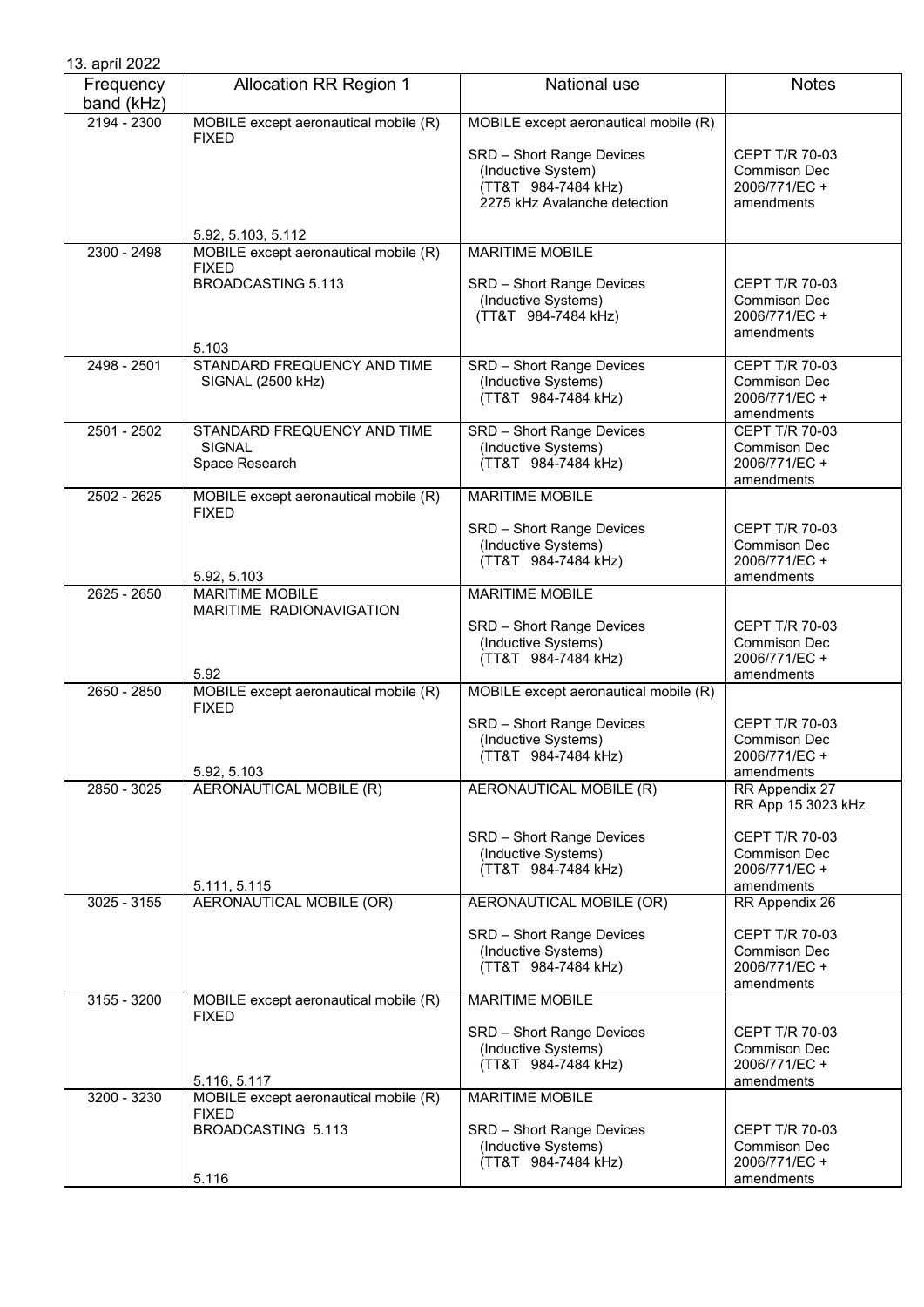| 13. apríl 2022          |                                                                               |                                                                         |                                                                             |
|-------------------------|-------------------------------------------------------------------------------|-------------------------------------------------------------------------|-----------------------------------------------------------------------------|
| Frequency<br>band (kHz) | <b>Allocation RR Region 1</b>                                                 | National use                                                            | <b>Notes</b>                                                                |
| $3230 - 3400$           | MOBILE except aeronautical mobile<br><b>FIXED</b>                             | MOBILE except aeronautical mobile                                       |                                                                             |
|                         | BROADCASTING 5.113<br>5.116                                                   | SRD - Short Range Devices<br>(Inductive Systems)<br>(TT&T 984-7484 kHz) | <b>CEPT T/R 70-03</b><br>Commison Dec<br>2006/771/EC +<br>amendments        |
| 3400 - 3500             | AERONAUTICAL MOBILE (R)                                                       | AERONAUTICAL MOBILE (R)                                                 | RR Appendix 27                                                              |
|                         |                                                                               | SRD - Short Range Devices<br>(Inductive Systems)<br>(TT&T 984-7484 kHz) | CEPT T/R 70-03<br>Commison Dec<br>2006/771/EC +<br>amendments               |
| $3500 - 3800$           | MOBILE except aeronautical mobile<br><b>FIXED</b><br><b>AMATEUR</b>           | <b>MARITIME MOBILE</b><br><b>FIXED</b><br><b>AMATEUR</b>                | Amateur reg.<br>CEPT T/R 61-01                                              |
|                         | 5.92                                                                          | SRD - Short Range Devices<br>(Inductive Systems)<br>(TT&T 984-7484 kHz) | CEPT T/R 70-03<br>Commison Dec<br>2006/771/EC +<br>amendments               |
| 3800 - 3900             | <b>LAND MOBILE</b><br>AERONAUTICAL MOBILE (OR)<br><b>FIXED</b>                | <b>LAND MOBILE</b><br><b>FIXED</b>                                      |                                                                             |
|                         |                                                                               | SRD - Short Range Devices<br>(Inductive Systems)<br>(TT&T 984-7484 kHz) | <b>CEPT T/R 70-03</b><br>Commison Dec<br>2006/771/EC +<br>amendments        |
| $3900 - 3950$           | AERONAUTICAL MOBILE (OR)                                                      | AERONAUTICAL MOBILE (OR)                                                | RR Appendix 26                                                              |
|                         |                                                                               | SRD - Short Range Devices<br>(Inductive Systems)<br>(TT&T 984-7484 kHz) | CEPT T/R 70-03<br><b>Commison Dec</b><br>2006/771/EC +<br>amendments        |
| 3950 - 4000             | <b>FIXED</b><br><b>BROADCASTING</b>                                           | <b>FIXED</b>                                                            |                                                                             |
|                         |                                                                               | SRD - Short Range Devices<br>(Inductive Systems)<br>(TT&T 984-7484 kHz) | <b>CEPT T/R 70-03</b><br><b>Commison Dec</b><br>2006/771/EC +<br>amendments |
| 4000 - 4063             | MARITIME MOBILE 5.127<br><b>FIXED</b>                                         | <b>MARITIME MOBILE</b><br><b>FIXED</b>                                  |                                                                             |
|                         |                                                                               | SRD - Short Range Devices<br>(Inductive Systems)<br>(TT&T 984-7484 kHz) | <b>CEPT T/R 70-03</b><br>Commison Dec<br>2006/771/EC +<br>amendments        |
| 4063 - 4438             | MARITIME MOBILE 5.109, 5.110, 5.128,<br>5.130, 5.131, 5.132                   | <b>MARITIME MOBILE</b>                                                  | RR Appendix 17<br>RR Appendix 25<br>RR Appendix 15<br>4125,4177.5,4207.5    |
|                         |                                                                               | SRD - Short Range Devices<br>(Inductive Systems)<br>(TT&T 984-7484 kHz) | CEPT T/R 70-03<br><b>Commison Dec</b><br>2006/771/EC +<br>amendments        |
| 4438 - 4488             | <b>FIXED</b><br>MOBILE except aeronautical mobile (R)<br>Radiolocation 5.132A | <b>FIXED</b><br><b>MARITIME MOBILE</b>                                  |                                                                             |
|                         |                                                                               | SRD - Short Range Devices<br>(Inductive Systems)<br>(TT&T 984-7484 kHz) | <b>CEPT T/R 70-03</b><br><b>Commison Dec</b><br>2006/771/EC +               |
|                         | 5.132B                                                                        |                                                                         | amendments                                                                  |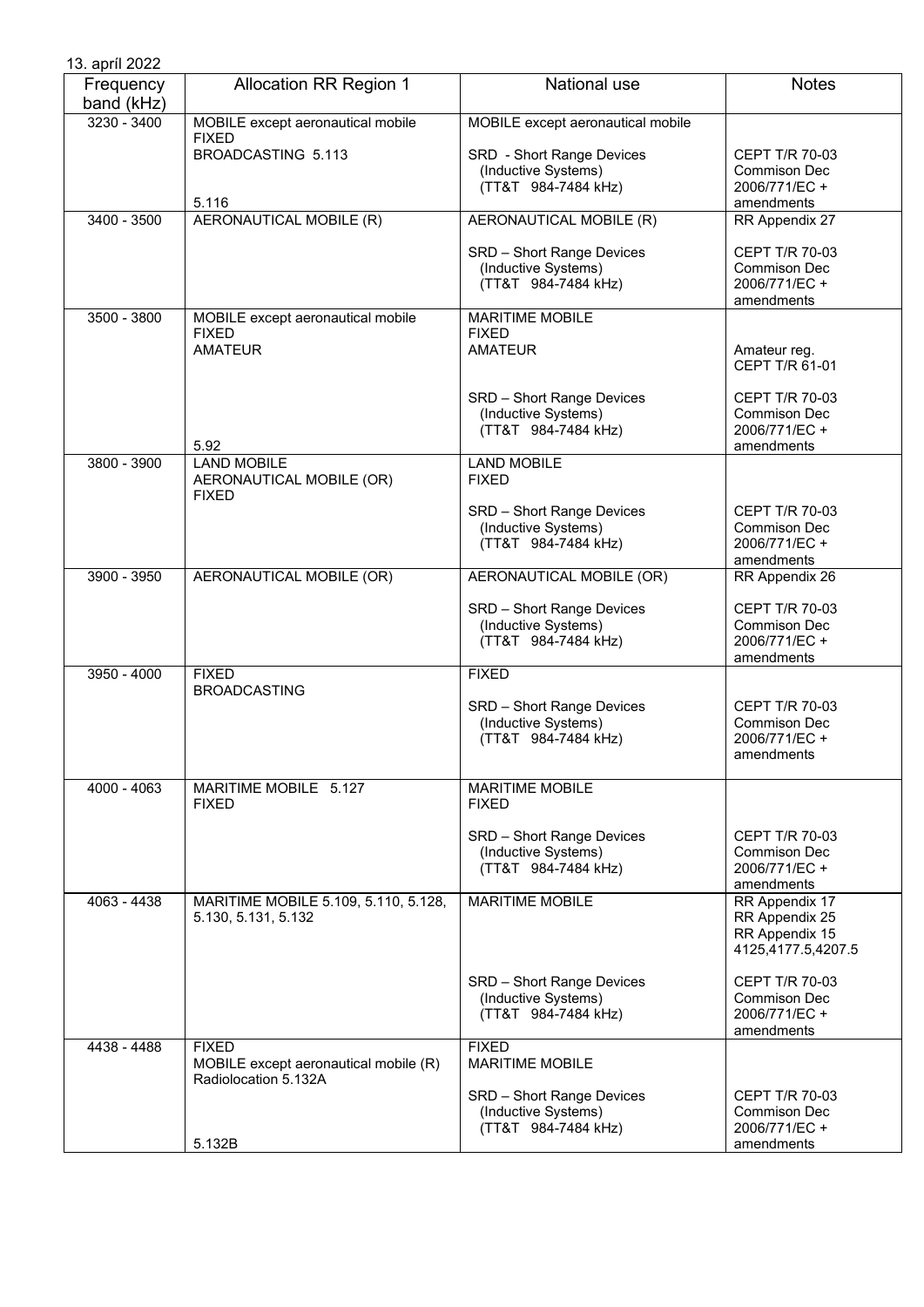| 13. apríl 2022          |                                                                                             |                                                                                  |                                                                             |
|-------------------------|---------------------------------------------------------------------------------------------|----------------------------------------------------------------------------------|-----------------------------------------------------------------------------|
| Frequency<br>band (kHz) | <b>Allocation RR Region 1</b>                                                               | National use                                                                     | <b>Notes</b>                                                                |
| 4488 - 4650             | <b>FIXED</b><br>MOBILE except aeronautical mobile (R)                                       | <b>FIXED</b><br><b>MARITIME MOBILE</b>                                           |                                                                             |
|                         |                                                                                             | SRD - Short Range Devices<br>(Inductive Systems)<br>(TT&T 984-7484 kHz)          | CEPT T/R 70-03<br><b>Commison Dec</b><br>2006/771/EC +<br>amendments        |
| 4650 - 4700             | AERONAUTICAL MOBILE (R)                                                                     | AERONAUTICAL MOBILE (R)                                                          | RR Appendix 27                                                              |
|                         |                                                                                             | SRD - Short Range Devices<br>(Inductive Systems)<br>(TT&T 984-7484 kHz)          | CEPT T/R 70-03<br><b>Commison Dec</b><br>2006/771/EC +<br>amendments        |
| 4700 - 4750             | AERONAUTICAL MOBILE (OR)                                                                    | AERONAUTICAL MOBILE (OR)                                                         | RR Appendix 26                                                              |
|                         |                                                                                             | SRD - Short Range Devices<br>(Inductive Systems)<br>(TT&T 984-7484 kHz)          | CEPT T/R 70-03<br><b>Commison Dec</b><br>2006/771/EC +<br>amendments        |
| 4750 - 4850             | <b>FIXED</b><br>AERONAUTICAL MOBILE (OR)<br><b>LAND MOBILE</b><br><b>BROADCASTING 5.113</b> | <b>FIXED</b><br>AERONAUTICAL MOBILE (OR)<br><b>LAND MOBILE</b>                   |                                                                             |
|                         |                                                                                             | SRD - Short Range Devices<br>(Inductive Systems)<br>(TT&T 984-7484 kHz)          | CEPT T/R 70-03<br><b>Commison Dec</b><br>2006/771/EC +<br>amendments        |
| 4850 - 4995             | <b>FIXED</b><br><b>LAND MOBILE</b><br><b>BROADCASTING 5.113</b>                             | <b>FIXED</b><br><b>LAND MOBILE</b>                                               |                                                                             |
|                         |                                                                                             | SRD - Short Range Devices<br>(Inductive Systems)<br>(TT&T 984-7484 kHz)          | CEPT T/R 70-03<br>Commison Dec<br>2006/771/EC +<br>amendments               |
| 4995 - 5003             | STANDARD FREQUENCY AND TIME<br>SIGNAL (5000 kHz)                                            |                                                                                  |                                                                             |
|                         |                                                                                             | SRD - Short Range Devices<br>(Inductive Systems 5-30 MHz)<br>(TT&T 984-7484 kHz) | CEPT T/R 70-03<br>Commison Dec<br>2006/771/EC +<br>amendments               |
| $5003 - 5005$           | STANDARD FREQUENCY AND TIME<br><b>SIGNAL</b><br>Space Research                              | SRD - Short Range Devices                                                        | CEPT T/R 70-03                                                              |
|                         |                                                                                             | (Inductive Systems 5-30 MHz)<br>(TT&T 984-7484 kHz)                              | <b>Commison Dec</b><br>2006/771/EC+<br>amendments                           |
| 5005 - 5060             | <b>FIXED</b><br><b>BROADCASTING 5.113</b>                                                   | SRD - Short Range Devices<br>(Inductive Systems 5-30 MHz)<br>(TT&T 984-7484 kHz) | CEPT T/R 70-03<br><b>Commison Dec</b><br>2006/771/EC +<br>amendments        |
| 5060 - 5250             | <b>FIXED</b><br>Mobile except aeronautical mobile                                           |                                                                                  |                                                                             |
|                         |                                                                                             | SRD - Short Range Devices<br>(Inductive Systems 5-30 MHz)<br>(TT&T 984-7484 kHz) | <b>CEPT T/R 70-03</b><br><b>Commison Dec</b><br>2006/771/EC +<br>amendments |
| $5250 - 5275$           | <b>FIXED</b><br>MOBILE except aeronautical mobile<br>Radiolocation 5.132A                   |                                                                                  |                                                                             |
|                         | 5.133A                                                                                      | SRD - Short Range Devices<br>(Inductive Systems 5-30 MHz)<br>(TT&T 984-7484 kHz) | <b>CEPT T/R 70-03</b><br>Commison Dec<br>2006/771/EC +<br>amendments        |
|                         |                                                                                             |                                                                                  |                                                                             |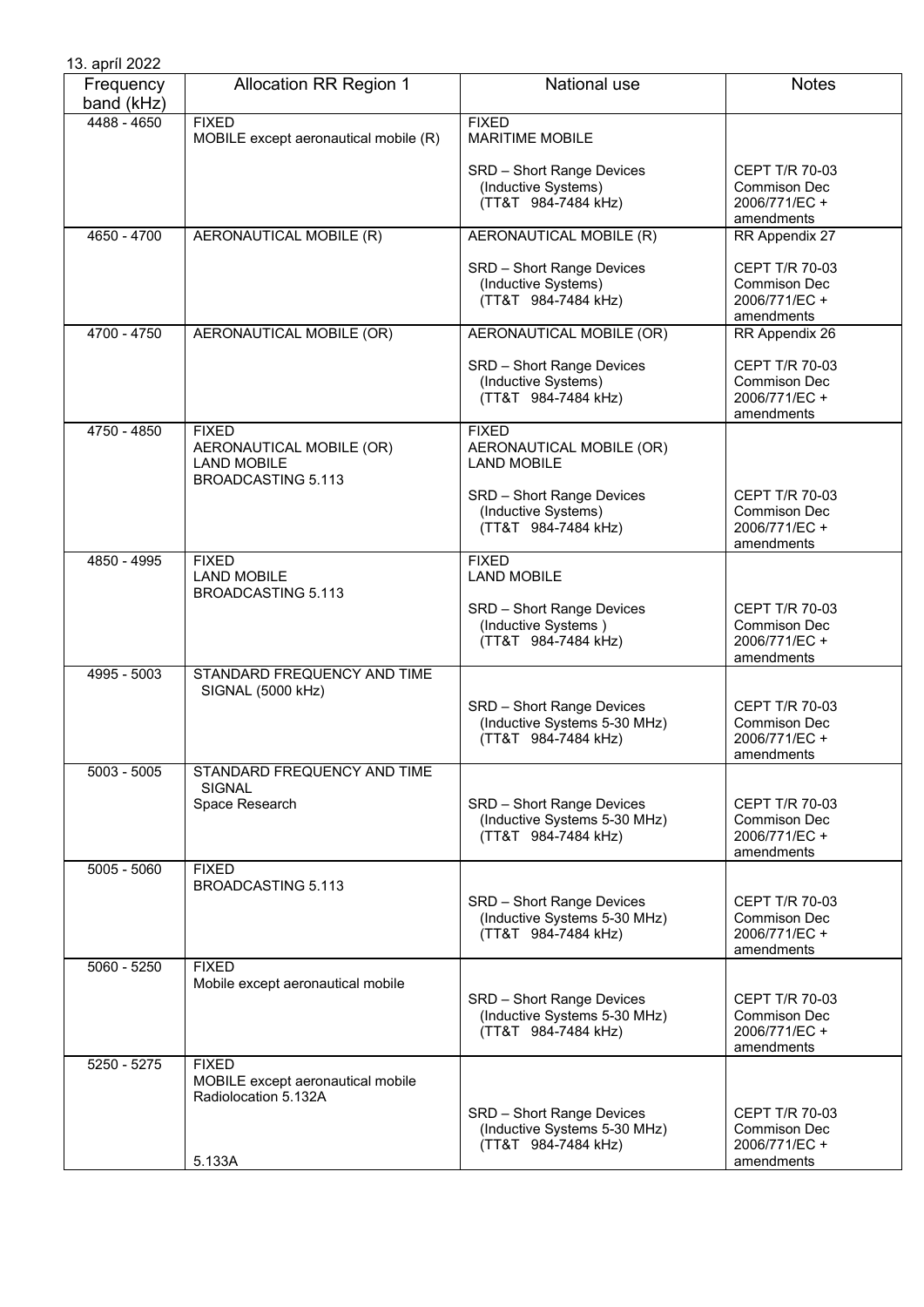| 13. apríl 2022          |                                                                     |                                                                                                                                           |                                                                                                              |
|-------------------------|---------------------------------------------------------------------|-------------------------------------------------------------------------------------------------------------------------------------------|--------------------------------------------------------------------------------------------------------------|
| Frequency<br>band (kHz) | <b>Allocation RR Region 1</b>                                       | National use                                                                                                                              | <b>Notes</b>                                                                                                 |
| $5275 - 5351,5$         | <b>FIXED</b><br>MOBILE except aeronautical mobile                   | SRD - Short Range Devices<br>(Inductive Systems 5-30 MHz)<br>(TT&T 984-7484 kHz)                                                          | <b>CEPT T/R 70-03</b><br><b>Commison Dec</b><br>2006/771/EC +<br>amendments                                  |
| $5351,5 - 5366.5$       | <b>FIXED</b><br>Amateur 5.133B<br>Mobile except aeronautical mobile | Amateur<br>SRD - Short Range Devices<br>(Inductive Systems 5-30 MHz)<br>(TT&T 984-7484 kHz)                                               | Amateur Reg.<br>CEPT T/R 61-01<br>ERC/Rec. 70-03<br><b>Commison Dec</b><br>2006/771/EC +<br>amendments       |
| 5366,5 - 5450           | <b>FIXED</b><br>MOBILE except aeronautical mobile                   | SRD - Short Range Devices<br>(Inductive Systems 5-30 MHz)<br>(TT&T 984-7484 kHz)                                                          | <b>CEPT T/R 70-03</b><br><b>Commison Dec</b><br>2006/771/EC +<br>amendments                                  |
| 5450 - 5480             | AERONAUTICAL MOBILE (OR)<br><b>FIXED</b><br><b>LAND MOBILE</b>      | AERONAUTICAL MOBILE (OR)<br>SRD - Short Range Devices<br>(Inductive Systems 5-30 MHz)<br>(TT&T 984-7484 kHz)                              | <b>CEPT T/R 70-03</b><br><b>Commison Dec</b><br>2006/771/EC +<br>amendments                                  |
| 5480 - 5680             | AERONAUTICAL MOBILE (R)<br>5.111, 5.115                             | AERONAUTICAL MOBILE (R)<br>SRD - Short Range Devices<br>(Inductive Systems 5-30 MHz)<br>(TT&T 984-7484 kHz)                               | RR Appendix 27<br><b>CEPT T/R 70-03</b><br><b>Commison Dec</b><br>2006/771/EC +<br>amendments                |
| 5680 - 5730             | AERONAUTICAL MOBILE (OR)<br>5.111, 5.115                            | AERONAUTICAL MOBILE (OR)<br>SRD - Short Range Devices<br>(Inductive Systems 5-30 MHz)<br>(TT&T 984-7484 kHz)                              | RR Appendix 26<br>CEPT T/R 70-03<br><b>Commison Dec</b><br>2006/771/EC +<br>amendments                       |
| 5730 - 5900             | <b>FIXED</b><br><b>LAND MOBILE</b>                                  | <b>FIXED</b><br><b>LAND MOBILE</b><br>Maritime mobile<br>SRD - Short Range Devices<br>(Inductive Systems 5-30 MHz)<br>(TT&T 984-7484 kHz) | <b>CEPT T/R 70-03</b><br>Commison Dec<br>2006/771/EC +<br>amendments                                         |
| 5900 - 5950             | <b>BROADCASTING 5.134</b><br>5.136                                  | <b>BROADCASTING</b><br>SRD - Short Range Devices<br>(Inductive Systems 5-30 MHz)<br>(TT&T 984-7484 kHz)                                   | Sound Broadcasting<br><b>HFBC</b> in future<br>CEPT T/R 70-03<br>Commison Dec<br>2006/771/EC +<br>amendments |
| 5950 - 6200             | <b>BROADCASTING</b>                                                 | <b>BROADCASTING</b><br>SRD - Short Range Devices<br>(Inductive Systems 5-30 MHz)<br>(TT&T 984-7484 kHz)                                   | Sound Broadcasting<br>HFBC RR Art. 12<br>CEPT T/R 70-03<br>Commison Dec<br>2006/771/EC +<br>amendments       |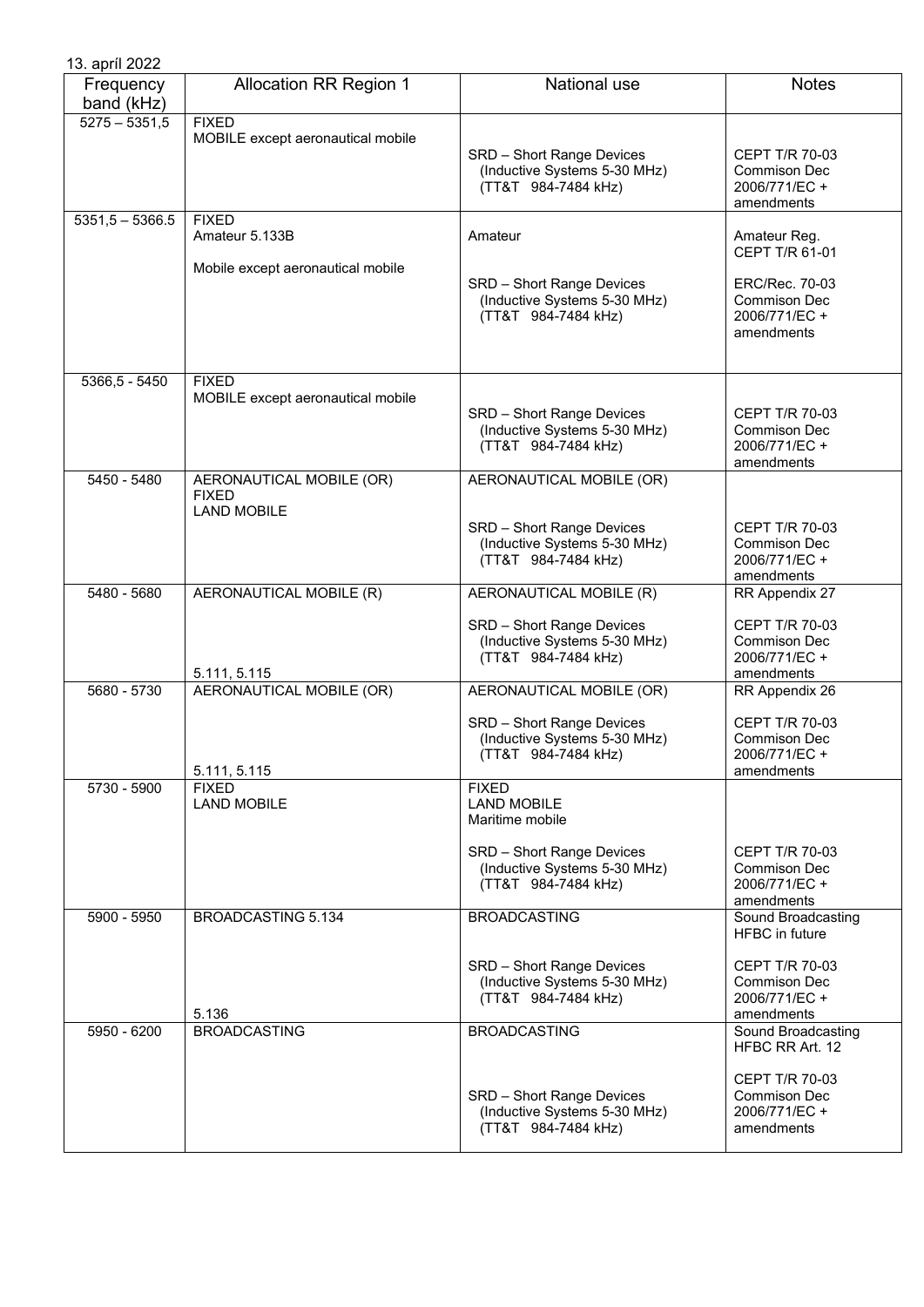| 13. apríl 2022          |                                                     |                                                                                                                                                                                           |                                                                             |
|-------------------------|-----------------------------------------------------|-------------------------------------------------------------------------------------------------------------------------------------------------------------------------------------------|-----------------------------------------------------------------------------|
| Frequency<br>band (kHz) | <b>Allocation RR Region 1</b>                       | National use                                                                                                                                                                              | <b>Notes</b>                                                                |
| $6200 - 6525$           | <b>MARITIME MOBILE</b>                              | <b>MARITIME MOBILE</b>                                                                                                                                                                    | RR Appendix 17<br>RR Appendix 25<br>RR Appendix 15<br>6215, 6268, 6312      |
|                         | 5.109, 5.110, 5.130, 5.132, 5.137                   | SRD - Short Range Devices<br>(Inductive Systems 5-30 MHz)<br>(TT&T 984-7484 kHz)                                                                                                          | CEPT T/R 70-03<br>Commison Dec<br>2006/771/EC +<br>amendments               |
| 6525 - 6685             | AERONAUTICAL MOBILE (R)                             | AERONAUTICAL MOBILE (R)                                                                                                                                                                   | RR Appendix S27                                                             |
|                         |                                                     | SRD - Short Range Devices<br>(Inductive Systems 5-30 MHz)<br>(TT&T 984-7484 kHz)                                                                                                          | CEPT T/R 70-03<br><b>Commison Dec</b><br>2006/771/EC +<br>amendments        |
| 6685 - 6765             | AERONAUTICAL MOBILE (OR)                            | AERONAUTICAL MOBILE (OR)                                                                                                                                                                  | RR Appendix 26                                                              |
|                         |                                                     | SRD - Short Range Devices<br>(Inductive Systems 5-30 MHz)<br>(TT&T 984-7484 kHz)                                                                                                          | CEPT T/R 70-03<br><b>Commison Dec</b><br>2006/771/EC +<br>amendments        |
| 6765 - 7000             | <b>FIXED</b><br>Mobile except Aeronautical mobile ® | <b>FIXED</b><br><b>Land Mobile</b>                                                                                                                                                        |                                                                             |
|                         | 5.138                                               | SRD - Short Range Devices<br>(Inductive Systems 5-30 MHz)<br>(Non-specific SRD 6765-6795 kHz)<br>(TT&T 984-7484 kHz)<br>ISM - Industrial, Scientific and Medical<br>Applic. 6765-6795 kHz | ERC/Rec. 70-03<br>Commison Dec<br>2006/771/EC+<br>amendments                |
| 7000 - 7100             | <b>AMATEUR</b><br><b>AMATEUR SATELLITE</b>          | <b>AMATEUR</b>                                                                                                                                                                            | Amateur Reg.<br>CEPT T/R 61-01                                              |
|                         |                                                     | SRD - Short Range Devices<br>(Inductive Systems 5-30 MHz)<br>(TT&T 984-7484 kHz)                                                                                                          | <b>CEPT T/R 70-03</b><br><b>Commison Dec</b><br>2006/771/EC +<br>amendments |
| $7100 - 7200$           | <b>AMATEUR</b>                                      | <b>AMATEUR</b>                                                                                                                                                                            | Amateur Reg.<br>CEPT T/R 61-01                                              |
|                         |                                                     | SRD - Short Range Devices<br>(Inductive Systems 5-30 MHz)<br>(TT&T 984-7484 kHz)                                                                                                          | <b>CEPT T/R 70-03</b><br><b>Commison Dec</b><br>2006/771/EC +<br>amendments |
| 7200 - 7300             | <b>BROADCASTING</b>                                 | <b>BROADCASTING</b>                                                                                                                                                                       | Sound Broadcasting<br><b>HFBC</b> in future                                 |
|                         |                                                     | SRD - Short Range Devices<br>(Inductive Systems 5-30 MHz)<br>(TT&T 984-7484 kHz)                                                                                                          | <b>CEPT T/R 70-03</b><br>Commison Dec<br>2006/771/EC +<br>amendments        |
| 7300 - 7400             | BROADCASTING 5.143B                                 | <b>BROADCASTING</b>                                                                                                                                                                       |                                                                             |
|                         |                                                     | SRD - Short Range Devices<br>(Inductive Systems 5-30 MHz)<br>(TT&T 984-7484 kHz)                                                                                                          | <b>CEPT T/R 70-03</b><br>Commison Dec<br>2006/771/EC +<br>amendments        |
| 7400 - 7450             | BROADCASTING 5.143B                                 | <b>BROADCASTING</b>                                                                                                                                                                       |                                                                             |
|                         |                                                     | SRD - Short Range Devices<br>(Inductive Systems 5-30 MHz)<br>(TT&T 984-7484 kHz)                                                                                                          | CEPT T/R 70-03<br><b>Commison Dec</b><br>2006/771/EC+<br>amendments         |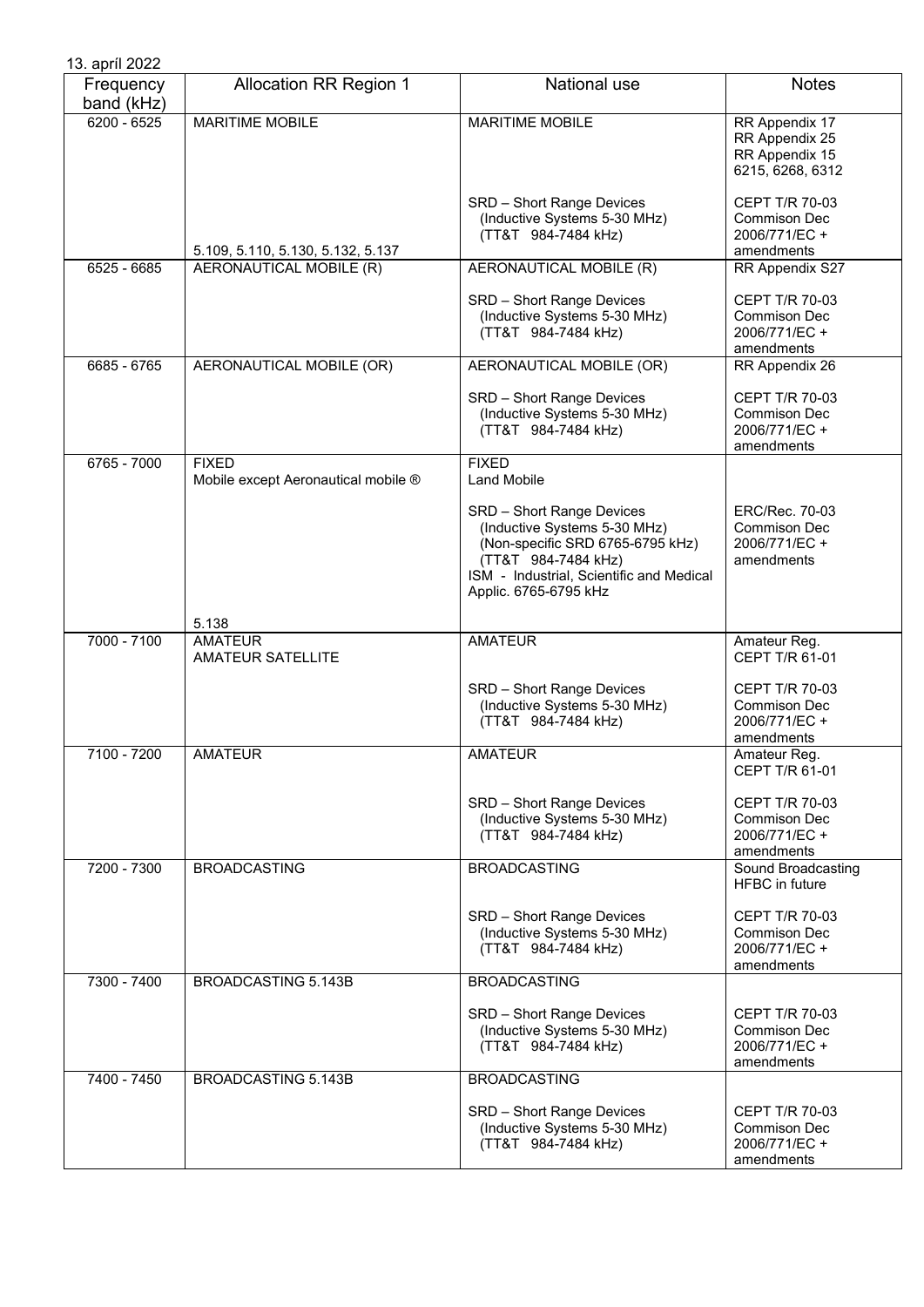| 13. apríl 2022          |                                                       |                                                                                           |                                                                             |
|-------------------------|-------------------------------------------------------|-------------------------------------------------------------------------------------------|-----------------------------------------------------------------------------|
| Frequency<br>band (kHz) | <b>Allocation RR Region 1</b>                         | National use                                                                              | <b>Notes</b>                                                                |
| 7450 - 8100             | <b>FIXED</b><br>MOBILE except aeronautical mobile (R) | <b>FIXED</b><br><b>Land Mobile</b>                                                        |                                                                             |
|                         |                                                       | SRD - Short Range Devices<br>(Inductive Systems 5-30 MHz)<br>(TT&T 984-7484 kHz)          | <b>ERC/REC 70-03</b><br><b>Commison Dec</b><br>2006/771/EC +<br>amendments  |
| 8100 - 8195             | <b>FIXED</b><br><b>MARITIME MOBILE</b>                | <b>FIXED</b><br><b>MARITIME MOBILE</b>                                                    |                                                                             |
|                         |                                                       | <b>SRD</b> - Short Range Devices<br>(Inductive Systems 5-30 MHz)<br>(TT&T 7300-23000 kHz) | <b>ERC/REC 70-03</b><br>Commison Dec<br>2006/771/EC +<br>amendments         |
| 8195 - 8815             | <b>MARITIME MOBILE</b>                                | <b>MARITIME MOBILE</b>                                                                    | RR Appendix 17<br>RR Appendix 25<br>RR Appendix 15<br>8291,8376.5,8414.5    |
|                         | 5.109, 5.110, 5.111, 5.132, 5.145                     | SRD - Short Range Devices<br>(Inductive Systems 5-30 MHz)<br>(TT&T 7300-23000 kHz)        | <b>ERC/REC 70-03</b><br><b>Commison Dec</b><br>2006/771/EC +<br>amendments  |
| 8815 - 8965             | <b>AERONAUTICAL MOBILE (R)</b>                        | AERONAUTICAL MOBILE (R)                                                                   | RR Appendix 27                                                              |
|                         |                                                       | SRD - Short Range Devices<br>(Inductive Systems 5-30 MHz)<br>(TT&T 7300-23000 kHz)        | CEPT T/R 70-03<br>Commison Dec<br>2006/771/EC +<br>amendments               |
| 8965 - 9040             | AERONAUTICAL MOBILE (OR)                              | AERONAUTICAL MOBILE (OR)                                                                  | RR Appendix 26                                                              |
|                         |                                                       | SRD - Short Range Devices<br>(Inductive Systems 5-30 MHz)<br>(TT&T 7300-23000 kHz)        | CEPT T/R 70-03<br>Commison Dec<br>2006/771/EC +<br>amendments               |
| 9040 - 9305             | <b>FIXED</b>                                          | <b>FIXED</b>                                                                              |                                                                             |
|                         |                                                       | SRD - Short Range Devices<br>(Inductive Systems 5-30 MHz)<br>(TT&T 7300-23000 kHz)        | CEPT T/R 70-03<br><b>Commison Dec</b><br>2006/771/EC +<br>amendments        |
| 9305 - 9355             | <b>FIXED</b><br>Radiolocation 5.145A                  | <b>FIXED</b>                                                                              |                                                                             |
|                         | 5.145B                                                | SRD - Short Range Devices<br>(Inductive Systems 5-30 MHz)<br>(TT&T 7300-23000 kHz)        | CEPT T/R 70-03<br>Commison Dec<br>2006/771/EC +<br>amendments               |
| 9355 - 9400             | <b>FIXED</b>                                          | <b>FIXED</b>                                                                              |                                                                             |
|                         |                                                       | SRD - Short Range Devices<br>(Inductive Systems 5-30 MHz)<br>(TT&T 7300-23000 kHz)        | CEPT T/R 70-03<br><b>Commison Dec</b><br>2006/771/EC +<br>amendments        |
| 9400 - 9500             | BROADCASTING 5.134                                    | <b>BROADCASTING</b>                                                                       | Sound Broadcasting<br>HFBC in future                                        |
|                         | 5.146                                                 | SRD - Short Range Devices<br>(Inductive Systems 5-30 MHz)<br>(TT&T 7300-23000 kHz)        | CEPT T/R 70-03<br><b>Commison Dec</b><br>2006/771/EC +<br>amendments        |
| 9500 - 9900             | <b>BROADCASTING</b>                                   | <b>BROADCASTING</b>                                                                       | Sound Broadcasting<br>HFBC RR Art. 12                                       |
|                         |                                                       | SRD - Short Range Devices<br>(Inductive Systems 5-30 MHz)<br>(TT&T 7300-23000 kHz)        | <b>CEPT T/R 70-03</b><br><b>Commison Dec</b><br>2006/771/EC +<br>amendments |
|                         | 5.147                                                 |                                                                                           |                                                                             |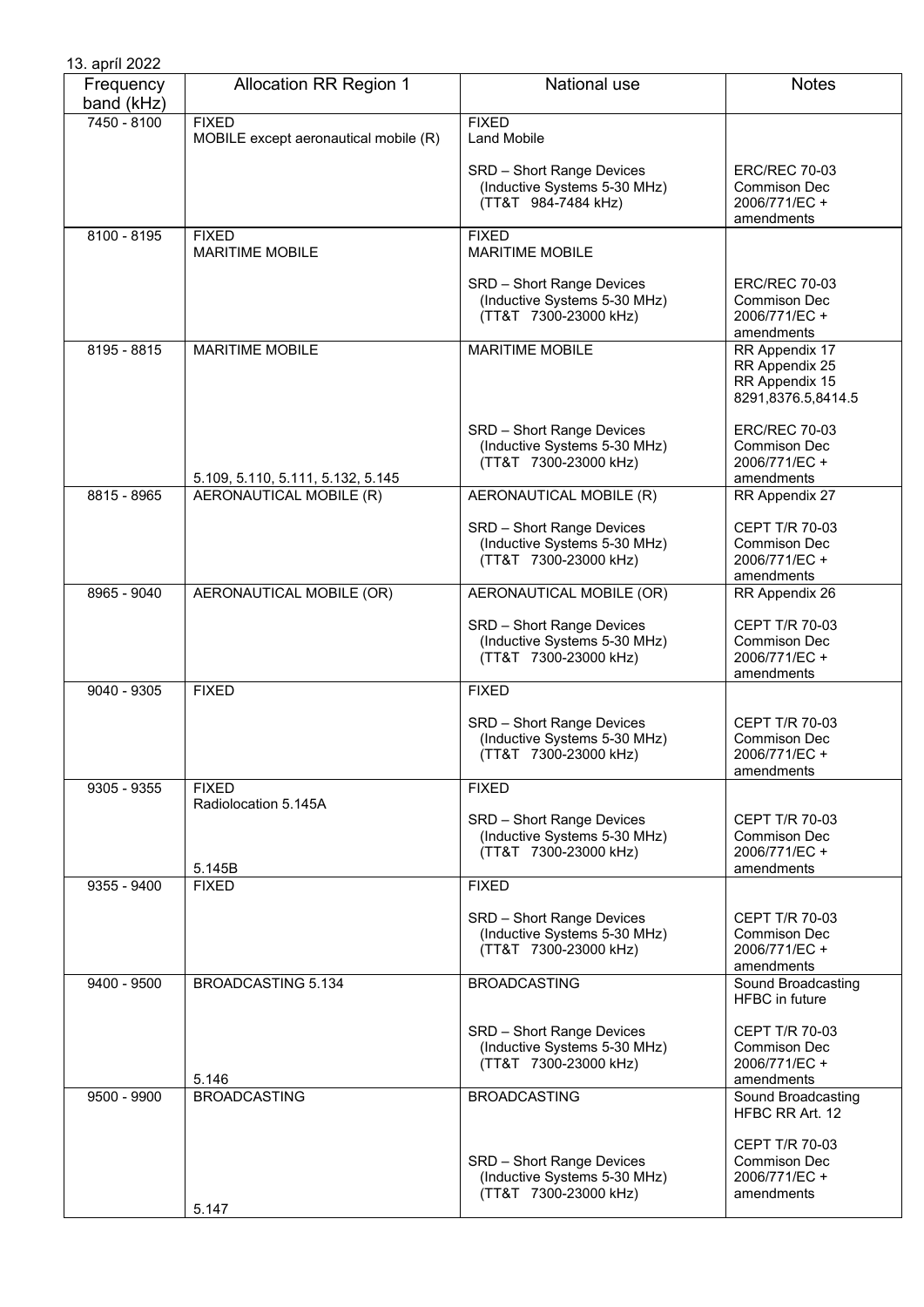| 13. apríl 2022          |                                                            |                                                                                    |                                                                      |
|-------------------------|------------------------------------------------------------|------------------------------------------------------------------------------------|----------------------------------------------------------------------|
| Frequency<br>band (kHz) | <b>Allocation RR Region 1</b>                              | National use                                                                       | <b>Notes</b>                                                         |
| $9900 - 9995$           | <b>FIXED</b>                                               | <b>FIXED</b>                                                                       |                                                                      |
|                         |                                                            | SRD - Short Range Devices<br>(Inductive Systems 5-30 MHz)<br>(TT&T 7300-23000 kHz) | CEPT T/R 70-03<br>Commison Dec<br>2006/771/EC +<br>amendments        |
| 9995-10003              | STANDARD FREQ. AND TIME SIGNAL<br>(10000 kHz)<br>5.111     | SRD - Short Range Devices<br>(Inductive Systems 5-30 MHz)<br>(TT&T 7300-23000 kHz) | CEPT T/R 70-03<br>Commison Dec<br>2006/771/EC+<br>amendments         |
| 10003 - 10005           | STANDARD FREQ. AND TIME SIGNAL<br>Space Research.<br>5.111 | SRD - Short Range Devices<br>(Inductive Systems 5-30 MHz)<br>(TT&T 7300-23000 kHz) | <b>CEPT T/R 70-03</b><br>Commison Dec<br>2006/771/EC +<br>amendments |
| 10005 - 10100           | AERONAUTICAL MOBILE (R)                                    | AERONAUTICAL MOBILE (R)                                                            | RR Appendix 27                                                       |
|                         | 5.111                                                      | SRD - Short Range Devices<br>(Inductive Systems 5-30 MHz)<br>(TT&T 7300-23000 kHz) | CEPT T/R 70-03<br>Commison Dec<br>2006/771/EC +<br>amendments        |
| 10100 - 10150           | <b>FIXED</b><br>Amateur                                    | <b>AMATEUR</b>                                                                     | Amateur reg.<br>CEPT T/R 61-01                                       |
|                         |                                                            | SRD - Short Range Devices<br>(Inductive Systems 5-30 MHz)<br>(TT&T 7300-23000 kHz) | CEPT T/R 70-03<br><b>Commison Dec</b><br>2006/771/EC +<br>amendments |
| 10150 - 11175           | <b>FIXED</b><br>Mobile except aeronautical mobile (R)      | <b>FIXED</b><br>Mobile except aeronautical mobile (R)                              |                                                                      |
|                         |                                                            | SRD - Short Range Devices<br>(Inductive Systems 5-30 MHz)<br>(TT&T 7300-23000 kHz) | <b>CEPT T/R 70-03</b><br>Commison Dec<br>2006/771/EC +<br>amendments |
| 11175 - 11275           | AERONAUTICAL MOBILE (OR)                                   | AERONAUTICAL MOBILE (OR)                                                           | RR Appendix 26                                                       |
|                         |                                                            | SRD - Short Range Devices<br>(Inductive Systems 5-30 MHz)<br>(TT&T 7300-23000 kHz) | CEPT T/R 70-03<br><b>Commison Dec</b><br>2006/771/EC +<br>amendments |
| 11275 - 11400           | AERONAUTICAL MOBILE (R)                                    | AERONAUTICAL MOBILE (R)                                                            | RR Appendix 27                                                       |
|                         |                                                            | SRD - Short Range Devices<br>(Inductive Systems 5-30 MHz)<br>(TT&T 7300-23000 kHz) | CEPT T/R 70-03<br>Commison Dec<br>2006/771/EC +<br>amendments        |
| 11400 - 11600           | <b>FIXED</b>                                               | <b>FIXED</b>                                                                       |                                                                      |
|                         |                                                            | SRD - Short Range Devices<br>(Inductive Systems 5-30 MHz)<br>(TT&T 7300-23000 kHz) | CEPT T/R 70-03<br>Commison Dec<br>2006/771/EC +<br>amendments        |
| 11600 - 11650           | <b>BROADCASTING 5.134</b>                                  | <b>BROADCASTING</b>                                                                | Sound Broadcasting<br><b>HFBC</b> in future                          |
|                         | 5.146                                                      | SRD - Short Range Devices<br>(Inductive Systems 5-30 MHz)<br>(TT&T 7300-23000 kHz) | CEPT T/R 70-03<br>Commison Dec<br>2006/771/EC +<br>amendments        |
| 11650 - 12050           | <b>BROADCASTING</b>                                        | <b>BROADCASTING</b>                                                                | Sound Broadcasting<br>HFBC RR Art. 12                                |
|                         | 5.147                                                      | SRD - Short Range Devices<br>(Inductive Systems 5-30 MHz)<br>(TT&T 7300-23000 kHz) | <b>CEPT T/R 70-03</b><br>Commison Dec<br>2006/771/EC +<br>amendments |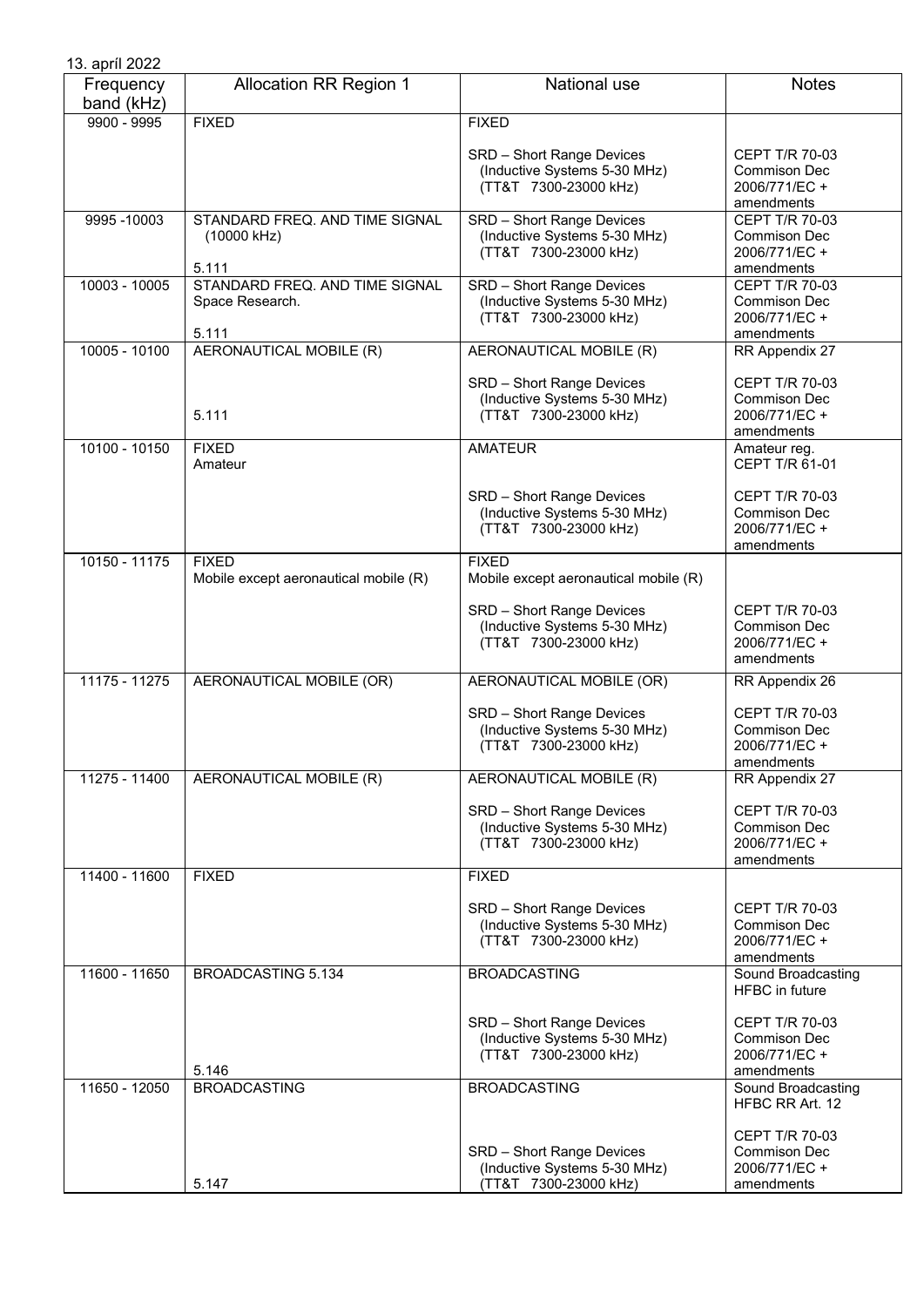| 13. apríl 2022          |                                                       |                                                                                                                                                                             |                                                                                                     |
|-------------------------|-------------------------------------------------------|-----------------------------------------------------------------------------------------------------------------------------------------------------------------------------|-----------------------------------------------------------------------------------------------------|
| Frequency<br>band (kHz) | <b>Allocation RR Region 1</b>                         | National use                                                                                                                                                                | <b>Notes</b>                                                                                        |
| 12050 - 12100           | <b>BROADCASTING 5.134</b>                             | <b>BROADCASTING</b>                                                                                                                                                         | <b>HFBC</b>                                                                                         |
|                         | 5.146                                                 | SRD - Short Range Devices<br>(Inductive Systems 5-30 MHz)<br>(TT&T 7300-23000 kHz)                                                                                          | <b>CEPT T/R 70-03</b><br>Commison Dec<br>2006/771/EC +<br>amendments                                |
| 12100 - 12230           | <b>FIXED</b>                                          | <b>SRD</b> - Short Range Devices<br>(Inductive Systems 5-30 MHz)<br>(Transp Traff&Telem dev 7300-<br>23000 kHz)                                                             | CEPT T/R 70-03<br>Commison Dec<br>2006/771/EC+<br>amendments                                        |
| 12230 - 13200           | MARITIME MOBILE 5.109, 5.110, 5.132,<br>5.145         | <b>MARITIME MOBILE</b>                                                                                                                                                      | RR Appendix 17<br>RR Appendix 25<br>RR Appendix 15<br>12290.12520.12577                             |
|                         |                                                       | SRD - Short Range Devices<br>(Inductive Systems 5-30 MHz)<br>(TT&T 7300-23000 kHz)<br>(Act Med impl 12.5-20.5 MHz)                                                          | <b>CEPT T/R 70-03</b><br><b>Commision Dec</b><br>2011/829/EC<br><b>Commision Dec</b><br>2006/771/EC |
| 13200 - 13260           | AERONAUTICAL MOBILE (OR)                              | AERONAUTICAL MOBILE (OR)                                                                                                                                                    | RR Appendix 26                                                                                      |
|                         |                                                       | SRD - Short Range Devices<br>(Inductive Systems 5-30 MHz)<br>(TT&T 7300-23000 kHz)<br>(Act Med impl 12.5-20.5 MHz)                                                          | CEPT T/R 70-03<br>Commison Dec<br>2006/771/EC +<br>amendments                                       |
| 13260 - 13360           | AERONAUTICAL MOBILE (R)                               | AERONAUTICAL MOBILE (R)                                                                                                                                                     | RR Appendix 27                                                                                      |
|                         |                                                       | SRD - Short Range Devices<br>(Inductive Systems 5-30 MHz)<br>(TT&T 7300-23000 kHz)<br>(Act Med impl 12.5-20.5 MHz)                                                          | <b>CEPT T/R 70-03</b><br>Commison Dec<br>2006/771/EC +<br>amendments                                |
| 13360 - 13410           | <b>FIXED</b><br><b>RADIO ASTRONOMY</b>                | SRD - Short Range Devices<br>(Inductive Systems 5-30 MHz)<br>(TT&T 7300-23000 kHz)<br>(Act Med impl 12.5-20.5 MHz)                                                          | CEPT T/R 70-03<br>Commison Dec<br>2006/771/EC +<br>amendments                                       |
| 13410 - 13450           | 5.149<br><b>FIXED</b>                                 | <b>FIXED</b>                                                                                                                                                                |                                                                                                     |
|                         | Mobile except aeronautical mobile (R)                 | Maritime mobile<br>SRD - Short Range Devices<br>(Non specific SRD 13553-13567 kHz)<br>(Inductive Systems 5-30 MHz)<br>(TT&T 7300-23000 kHz)<br>(Act Med impl 12.5-20.5 MHz) | ERC/Rec. 70-03<br>Commison Dec<br>2006/771/EC+<br>amendments                                        |
| 13450 - 13550           | <b>FIXED</b><br>Mobile except aeronautical mobile (R) | <b>FIXED</b><br>Maritime mobile                                                                                                                                             |                                                                                                     |
|                         | Radiolocation 5.132A<br>5.149A                        | SRD - Short Range Devices<br>(Inductive Systems 5-30 MHz)<br>(TT&T 7300-23000 kHz)<br>(Act Med impl 12.5-20.5 MHz)                                                          | ERC/Rec. 70-03<br>Commison Dec<br>2006/771/EC +<br>amendments                                       |
|                         |                                                       |                                                                                                                                                                             |                                                                                                     |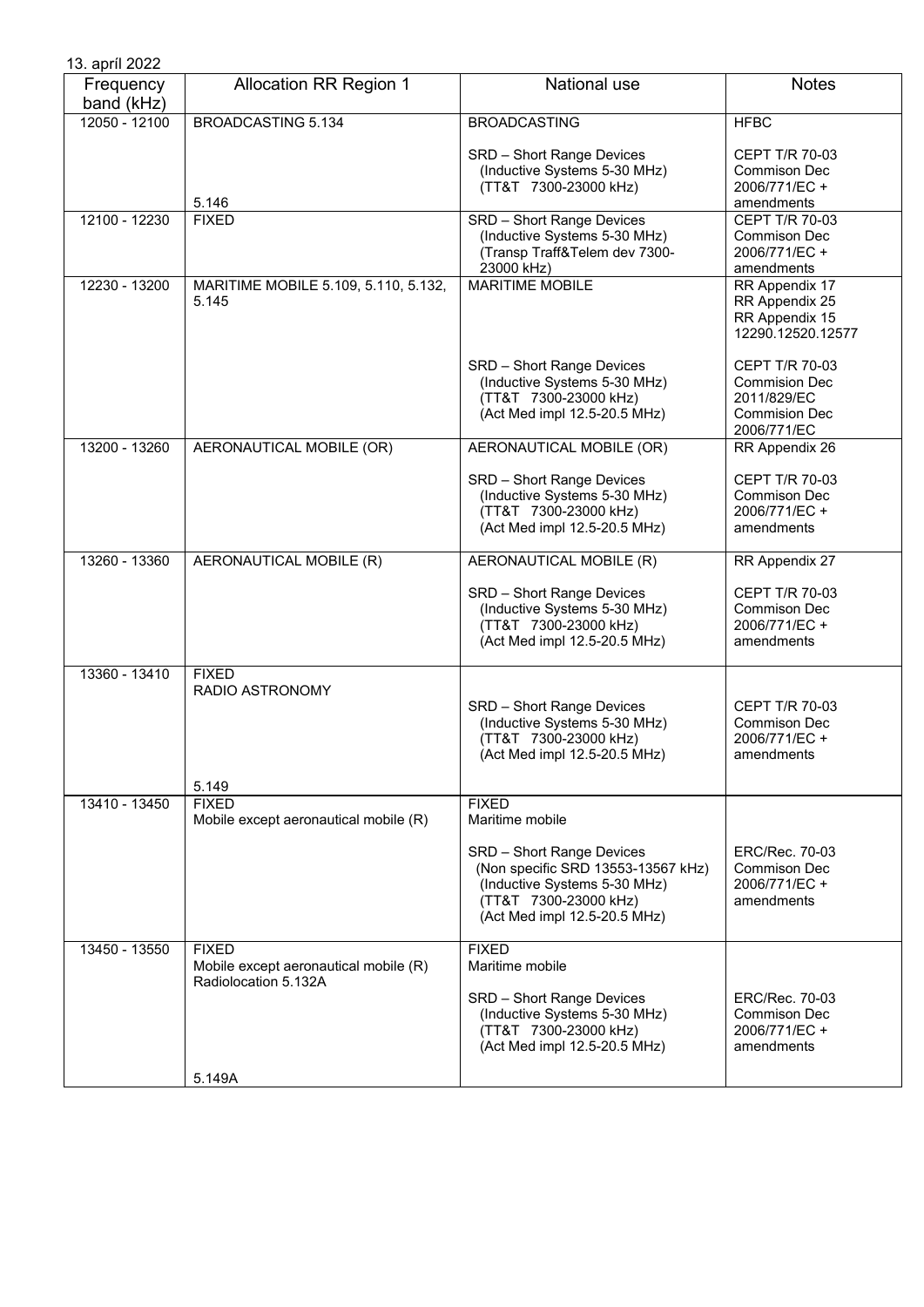| 13. apríl 2022          |                                                       |                                                                                                                                                                                                                                                                                              |                                                                             |
|-------------------------|-------------------------------------------------------|----------------------------------------------------------------------------------------------------------------------------------------------------------------------------------------------------------------------------------------------------------------------------------------------|-----------------------------------------------------------------------------|
| Frequency<br>band (kHz) | <b>Allocation RR Region 1</b>                         | National use                                                                                                                                                                                                                                                                                 | <b>Notes</b>                                                                |
| $13550 - 13570$         | <b>FIXED</b><br>Mobile except aeronautical mobile (R) | <b>FIXED</b><br>Maritime mobile<br>SRD - Short Range Devices<br>(Inductive Systems 5-30 MHz)<br>(Non-specific SRD 13553-13567 kHz)<br>(RFID 13553-13567 kHz)<br>(TT&T 7300-23000 kHz)<br>(Act Med impl 12.5-20.5 MHz)<br>ISM - Industrial, Scientific and Medical<br>Applic. 13553-13567 kHz | <b>ERC/Rec. 70-03</b><br><b>Commison Dec</b><br>2006/771/EC +<br>amendments |
| 13570 - 13600           | 5.150<br><b>BROADCASTING 5.134</b>                    | <b>BROADCASTING</b>                                                                                                                                                                                                                                                                          | <b>HFBC</b>                                                                 |
|                         | 5.151                                                 | SRD - Short Range Devices<br>(Inductive Systems 5-30 MHz)<br>(TT&T 7300-23000 kHz)<br>(Act Med impl 12.5-20.5 MHz)                                                                                                                                                                           | <b>CEPT T/R 70-03</b><br><b>Commison Dec</b><br>2006/771/EC+<br>amendments  |
| 13600 - 13800           | <b>BROADCASTING</b>                                   | <b>BROADCASTING</b>                                                                                                                                                                                                                                                                          | <b>HFBC</b>                                                                 |
|                         |                                                       | SRD - Short Range Devices<br>(Inductive Systems 5-30 MHz)<br>(TT&T 7300-23000 kHz)<br>(Act Med impl 12.5-20.5 MHz)                                                                                                                                                                           | <b>CEPT T/R 70-03</b><br><b>Commison Dec</b><br>2006/771/EC +<br>amendments |
| 13800 - 13870           | <b>BROADCASTING 5.134</b>                             | <b>BROADCASTING</b>                                                                                                                                                                                                                                                                          | <b>HFBC</b>                                                                 |
|                         | 5.151                                                 | SRD - Short Range Devices<br>(Inductive Systems 5-30 MHz)<br>(TT&T 7300-23000 kHz)<br>(Act Med impl 12.5-20.5 MHz)                                                                                                                                                                           | <b>CEPT T/R 70-03</b><br><b>Commison Dec</b><br>2006/771/EC +<br>amendments |
| 13870 - 14000           | <b>FIXED</b><br>Mobile except aeronautical mobile (R) | <b>FIXED</b><br>Maritime mobile<br>Land mobile                                                                                                                                                                                                                                               |                                                                             |
|                         |                                                       | <b>SRD</b> - Short Range Devices<br>(Inductive Systems 5-30 MHz)<br>(TT&T 7300-23000 kHz)<br>(Act Med impl 12.5-20.5 MHz)                                                                                                                                                                    | <b>CEPT T/R 70-03</b><br><b>Commison Dec</b><br>2006/771/EC +<br>amendments |
| 14000 - 14250           | <b>AMATEUR</b><br><b>AMATEUR SATELLITE</b>            | <b>AMATEUR</b>                                                                                                                                                                                                                                                                               | Amateur Reg.<br>CEPT T/R 61-01                                              |
|                         |                                                       | SRD - Short Range Devices<br>(Inductive Systems 5-30 MHz)<br>(TT&T 7300-23000 kHz)<br>(Act Med impl 12.5-20.5 MHz)                                                                                                                                                                           | CEPT T/R 70-03<br>Commison Dec<br>2006/771/EC +<br>amendments               |
| 14250 - 14350           | <b>AMATEUR</b>                                        | <b>AMATEUR</b>                                                                                                                                                                                                                                                                               | Amateur Reg.<br>CEPT T/R 61-01                                              |
|                         |                                                       | SRD - Short Range Devices<br>(Inductive Systems 5-30 MHz)<br>(TT&T 7300-23000 kHz)<br>(Act Med impl 12.5-20.5 MHz)                                                                                                                                                                           | CEPT T/R 70-03<br><b>Commison Dec</b><br>2006/771/EC +<br>amendments        |
| 14350 - 14990           | <b>FIXED</b><br>Mobile except aeronautical mobile (R) | <b>FIXED</b><br>Maritime mobile                                                                                                                                                                                                                                                              |                                                                             |
|                         |                                                       | SRD - Short Range Devices<br>(Inductive Systems 5-30 MHz)<br>(TT&T 7300-23000 kHz)<br>(Act Med impl 12.5-20.5 MHz)                                                                                                                                                                           | <b>CEPT T/R 70-03</b><br>Commison Dec<br>2006/771/EC +<br>amendments        |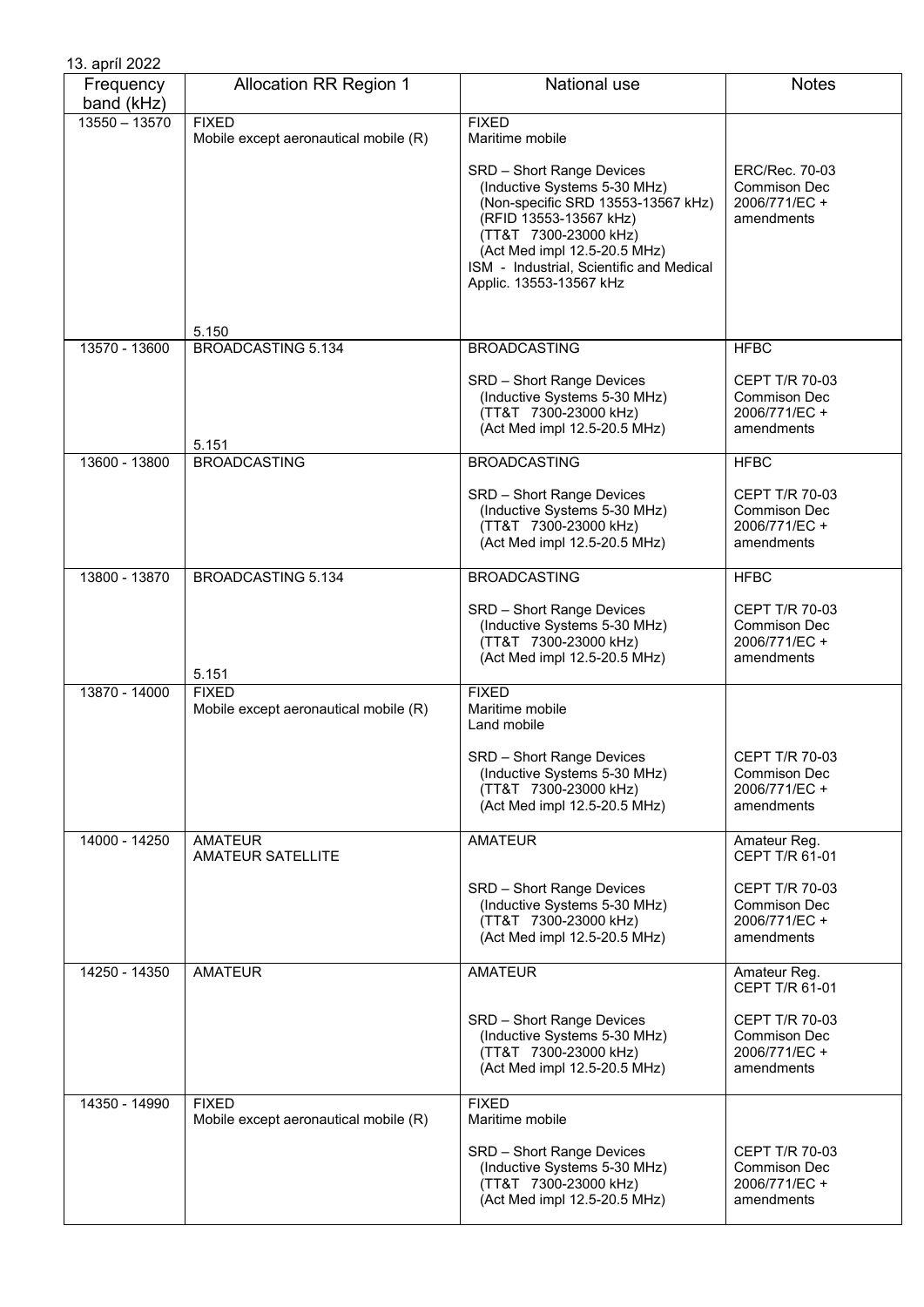| 13. apríl 2022          |                                                        |                                                                                                                    |                                                                                      |
|-------------------------|--------------------------------------------------------|--------------------------------------------------------------------------------------------------------------------|--------------------------------------------------------------------------------------|
| Frequency<br>band (kHz) | <b>Allocation RR Region 1</b>                          | National use                                                                                                       | <b>Notes</b>                                                                         |
| 14990 - 15005           | STANDARD FREQ. AND TIME SIGNAL<br>(15000 kHz)<br>5.111 | SRD - Short Range Devices<br>(Inductive Systems 5-30 MHz)<br>(TT&T 7300-23000 kHz)<br>(Act Med impl 12.5-20.5 MHz) | <b>CEPT T/R 70-03</b><br><b>Commison Dec</b><br>2006/771/EC +<br>amendments          |
| 15005 - 15010           | STANDARD FREQ. AND TIME SIGNAL<br>Space Research       | SRD - Short Range Devices<br>(Inductive Systems 5-30 MHz)<br>(TT&T 7300-23000 kHz)<br>(Act Med impl 12.5-20.5 MHz) | CEPT T/R 70-03<br>Commison Dec<br>2006/771/EC +<br>amendments                        |
| 15010 - 15100           | AERONAUTICAL MOBILE (OR)                               | AERONAUTICAL MOBILE (OR)                                                                                           | RR Appendix 26                                                                       |
|                         |                                                        | SRD - Short Range Devices<br>(Inductive Systems 5-30 MHz)<br>(TT&T 7300-23000 kHz)<br>(Act Med impl 12.5-20.5 MHz) | CEPT T/R 70-03<br><b>Commison Dec</b><br>2006/771/EC +<br>amendments                 |
| 15100 - 15600           | <b>BROADCASTING</b>                                    | <b>BROADCASTING</b>                                                                                                | HFBC RR Art. 12                                                                      |
|                         |                                                        | SRD - Short Range Devices<br>(Inductive Systems 5-30 MHz)<br>(TT&T 7300-23000 kHz)<br>(Act Med impl 12.5-20.5 MHz) | <b>CEPT T/R 70-03</b><br><b>Commison Dec</b><br>2006/771/EC +<br>amendments          |
| 15600 - 15800           | <b>BROADCASTING 5.134</b>                              | <b>BROADCASTING</b>                                                                                                | Sound Broadcasting<br><b>HFBC</b> in future                                          |
|                         |                                                        | SRD - Short Range Devices<br>(Inductive Systems 5-30 MHz)<br>(TT&T 7300-23000 kHz)<br>(Act Med impl 12.5-20.5 MHz) | <b>CEPT T/R 70-03</b><br><b>Commison Dec</b><br>2006/771/EC +<br>amendments          |
| 15800 - 16100           | 5.146<br><b>FIXED</b>                                  | <b>FIXED</b>                                                                                                       |                                                                                      |
|                         |                                                        | SRD - Short Range Devices<br>(Inductive Systems 5-30 MHz)<br>(TT&T 7300-23000 kHz)<br>(Act Med impl 12.5-20.5 MHz) | <b>CEPT T/R 70-03</b><br><b>Commison Dec</b><br>2006/771/EC +<br>amendments          |
| 16100 - 16200           | <b>FIXED</b>                                           | <b>FIXED</b>                                                                                                       |                                                                                      |
|                         | Radiolocation 5.145A<br>5.145B                         | SRD - Short Range Devices<br>(Inductive Systems 5-30 MHz)<br>(TT&T 7300-23000 kHz)<br>(Act Med impl 12.5-20.5 MHz) | CEPT T/R 70-03<br><b>Commison Dec</b><br>2006/771/EC+<br>amendments                  |
| 16200 - 16360           | <b>FIXED</b>                                           | <b>FIXED</b>                                                                                                       |                                                                                      |
|                         |                                                        | SRD - Short Range Devices<br>(Inductive Systems 5-30 MHz)<br>(TT&T 7300-23000 kHz)<br>(Act Med impl 12.5-20.5 MHz) | CEPT T/R 70-03<br><b>Commison Dec</b><br>2006/771/EC +<br>amendments                 |
| 16360 - 17410           | <b>MARITIME MOBILE</b>                                 | <b>MARITIME MOBILE</b>                                                                                             | RR Appendix 17<br>RR Appendix 25<br>RR Appendix 15<br>16420,16695 and<br>16804.5 kHz |
|                         | 5.109, 5.110, 5.132, 5.145                             | SRD - Short Range Devices<br>(Inductive Systems 5-30 MHz)<br>(TT&T 7300-23000 kHz)<br>(Act Med impl 12.5-20.5 MHz) | <b>CEPT T/R 70-03</b><br><b>Commison Dec</b><br>2006/771/EC +<br>amendments          |
| 17410 - 17480           | <b>FIXED</b>                                           | SRD - Short Range Devices<br>(Inductive Systems 5-30 MHz)<br>(TT&T 7300-23000 kHz)<br>(Act Med impl 12.5-20.5 MHz) | CEPT T/R 70-03<br><b>Commison Dec</b><br>2006/771/EC +<br>amendments                 |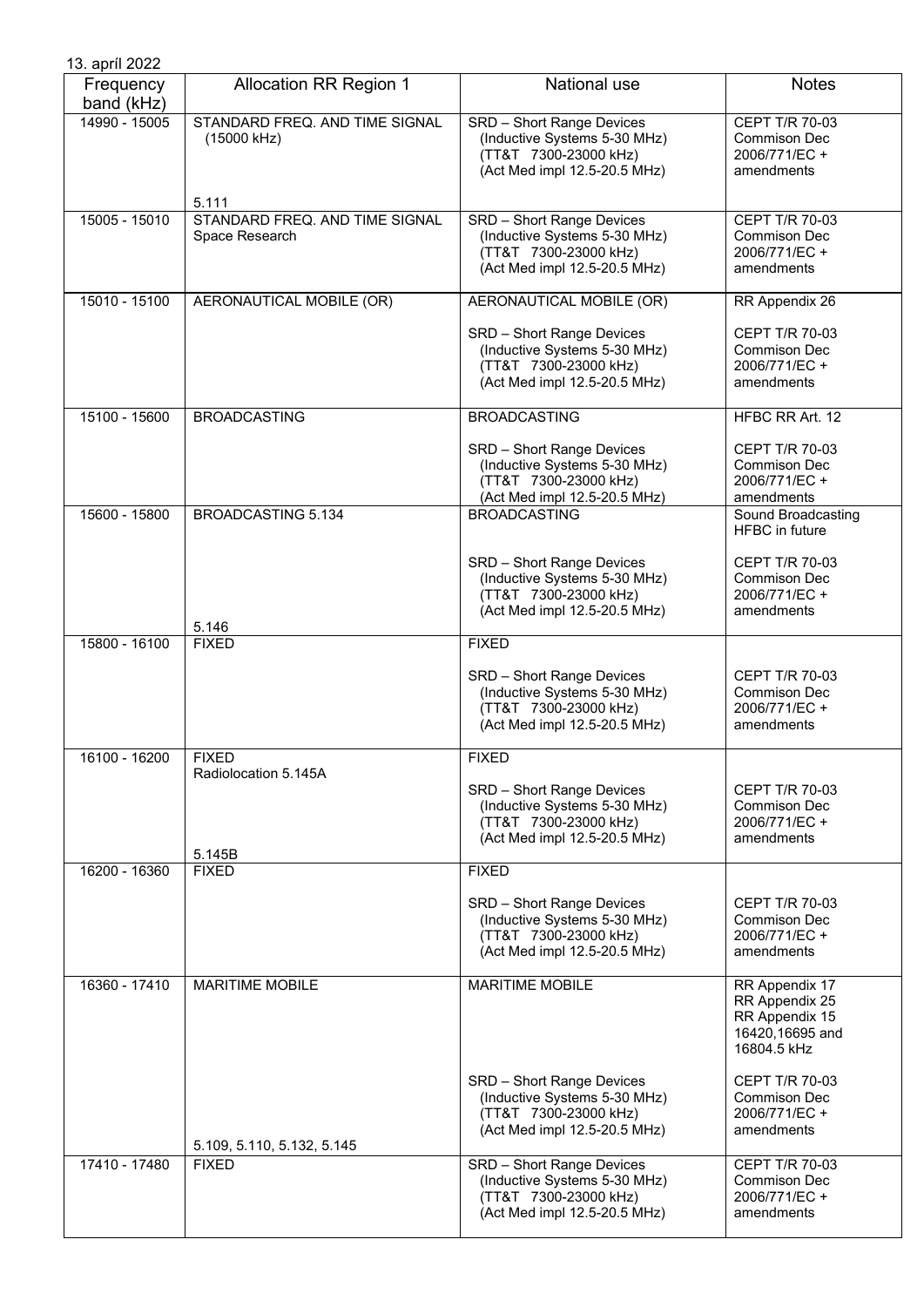| 13. apríl 2022          |                                                   |                                                                                                                                           |                                                                                            |
|-------------------------|---------------------------------------------------|-------------------------------------------------------------------------------------------------------------------------------------------|--------------------------------------------------------------------------------------------|
| Frequency<br>band (kHz) | <b>Allocation RR Region 1</b>                     | National use                                                                                                                              | <b>Notes</b>                                                                               |
| 17480 - 17550           | <b>BROADCASTING 5.134</b>                         | <b>BROADCASTING</b>                                                                                                                       | <b>HFBC</b>                                                                                |
|                         |                                                   | SRD - Short Range Devices<br>(Inductive Systems 5-30 MHz)<br>(TT&T 7300-23000 kHz)<br>(Act Med impl 12.5-20.5 MHz)                        | <b>CEPT T/R 70-03</b><br><b>Commison Dec</b><br>2006/771/EC +<br>amendments                |
|                         | 5.146                                             |                                                                                                                                           |                                                                                            |
| 17550 - 17900           | <b>BROADCASTING</b>                               | <b>BROADCASTING</b><br>SRD - Short Range Devices<br>(Inductive Systems 5-30 MHz)<br>(TT&T 7300-23000 kHz)<br>(Act Med impl 12.5-20.5 MHz) | <b>HFBC</b><br><b>CEPT T/R 70-03</b><br><b>Commison Dec</b><br>2006/771/EC +<br>amendments |
| 17900 - 17970           | AERONAUTICAL MOBILE (R)                           | AERONAUTICAL MOBILE (R)                                                                                                                   | RR Appendix 27                                                                             |
|                         |                                                   | SRD - Short Range Devices<br>(Inductive Systems 5-30 MHz)<br>(TT&T 7300-23000 kHz)<br>(Act Med impl 12.5-20.5 MHz)                        | <b>CEPT T/R 70-03</b><br><b>Commison Dec</b><br>2006/771/EC +<br>amendments                |
| 17970 - 18030           | AERONAUTICAL MOBILE (OR)                          | AERONAUTICAL MOBILE (OR)                                                                                                                  | RR Appendix 26                                                                             |
|                         |                                                   | SRD - Short Range Devices<br>(Inductive Systems 5-30 MHz)<br>(TT&T 7300-23000 kHz)<br>(Act Med impl 12.5-20.5 MHz)                        | <b>CEPT T/R 70-03</b><br><b>Commison Dec</b><br>2006/771/EC +<br>amendments                |
| 18030 - 18052           | <b>FIXED</b>                                      | SRD - Short Range Devices<br>(Inductive Systems 5-30 MHz)<br>(TT&T 7300-23000 kHz)<br>(Act Med impl 12.5-20.5 MHz)                        | CEPT T/R 70-03<br><b>Commison Dec</b><br>2006/771/EC +<br>amendments                       |
| 18052 - 18068           | <b>FIXED</b><br>Space Research                    | <b>SRD</b> - Short Range Devices<br>(Inductive Systems 5-30 MHz)<br>(TT&T 7300-23000 kHz)<br>(Act Med impl 12.5-20.5 MHz)                 | CEPT T/R 70-03<br><b>Commison Dec</b><br>2006/771/EC +<br>amendments                       |
| 18068 - 18168           | <b>AMATEUR</b><br><b>AMATEUR SATELLITE</b>        | <b>AMATEUR</b>                                                                                                                            | Amateur Reg.<br>CEPT T/R 61-01                                                             |
|                         |                                                   | SRD - Short Range Devices<br>(Inductive Systems 5-30 MHz)<br>(TT&T 7300-23000 kHz)<br>(Act Med impl 12.5-20.5 MHz)                        | CEPT T/R 70-03<br><b>Commison Dec</b><br>2006/771/EC +<br>amendments                       |
| 18168 - 18780           | <b>FIXED</b><br>Mobile except aeronautical mobile | <b>FIXED</b><br><b>MARITIME MOBILE</b>                                                                                                    |                                                                                            |
|                         |                                                   | SRD - Short Range Devices<br>(Inductive Systems 5-30 MHz)<br>(TT&T 7300-23000 kHz)<br>(Act Med impl 12.5-20.5 MHz)                        | <b>CEPT T/R 70-03</b><br><b>Commison Dec</b><br>2006/771/EC +<br>amendments                |
| 18780 - 18900           | <b>MARITIME MOBILE</b>                            | <b>MARITIME MOBILE</b>                                                                                                                    | RR Appendix 17                                                                             |
|                         |                                                   | SRD - Short Range Devices<br>(5-30 MHz -Inductive Systems)<br>(TT&T 7300-23000 kHz)<br>(Act Med impl 12.5-20.5 MHz)                       | <b>CEPT T/R 70-03</b><br><b>Commison Dec</b><br>2006/771/EC +<br>amendments                |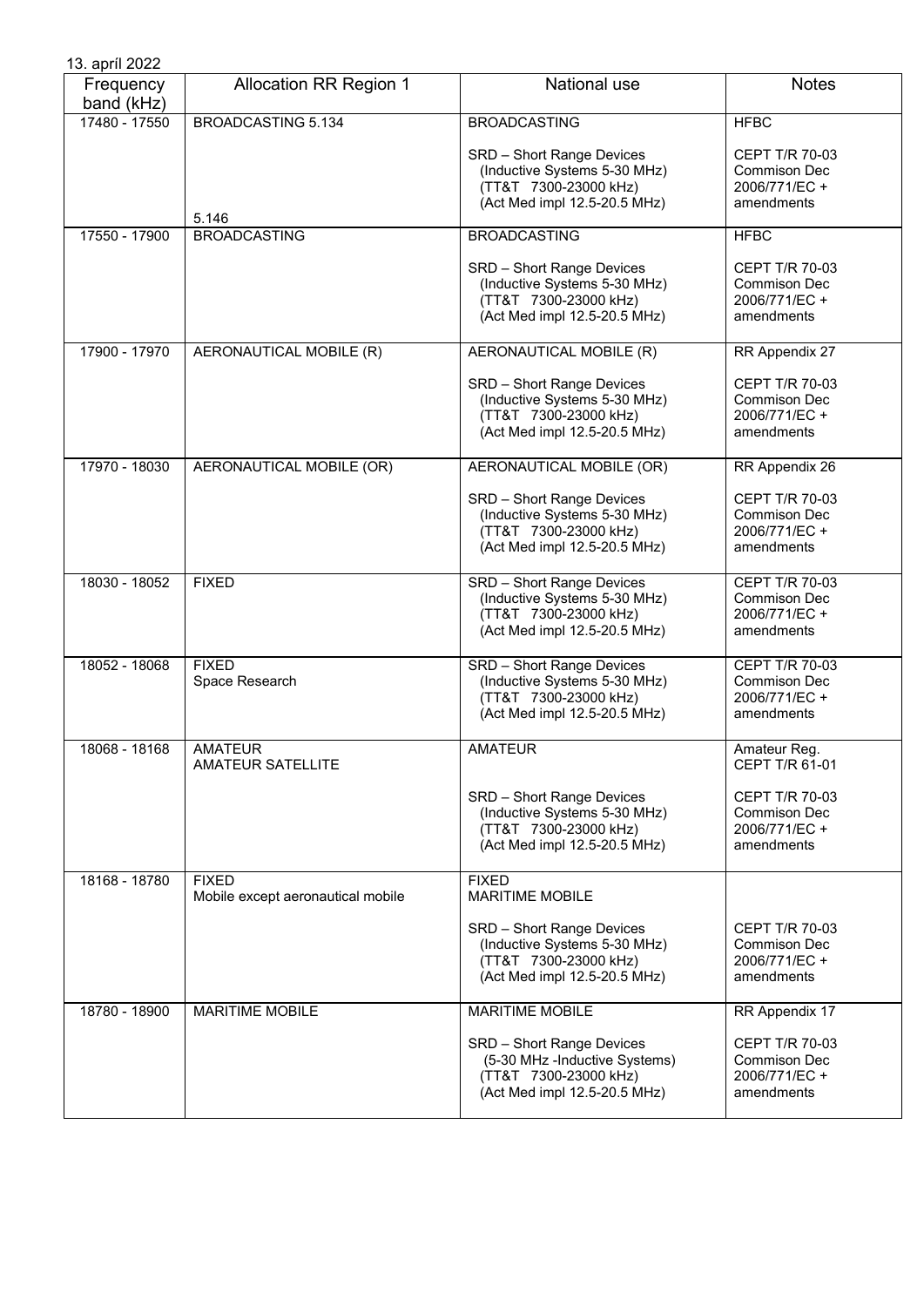| 13. apríl 2022          |                                            |                                                                                                                    |                                                                             |
|-------------------------|--------------------------------------------|--------------------------------------------------------------------------------------------------------------------|-----------------------------------------------------------------------------|
| Frequency<br>band (kHz) | <b>Allocation RR Region 1</b>              | National use                                                                                                       | <b>Notes</b>                                                                |
| 18900 - 19020           | <b>BROADCASTING 5.134</b>                  | <b>BROADCASTING</b>                                                                                                | Sound Broadcasting<br><b>HFBC</b> in future                                 |
|                         |                                            | SRD - Short Range Devices<br>(Inductive Systems 5-30 MHz)<br>(TT&T 7300-23000 kHz)<br>(Act Med impl 12.5-20.5 MHz) | CEPT T/R 70-03<br><b>Commison Dec</b><br>2006/771/EC +<br>amendments        |
|                         | 5.146                                      |                                                                                                                    |                                                                             |
| 19020 - 19680           | <b>FIXED</b>                               | SRD - Short Range Devices<br>(Inductive Systems 5-30 MHz)<br>(TT&T 7300-23000 kHz)<br>(Act Med impl 12.5-20.5 MHz) | CEPT T/R 70-03<br>Commison Dec<br>2006/771/EC +<br>amendments               |
| 19680 - 19800           | <b>MARITIME MOBILE 5.132</b>               | <b>MARITIME MOBILE</b>                                                                                             | RR Appendix 17                                                              |
|                         |                                            | SRD - Short Range Devices<br>(Inductive Systems 5-30 MHz)<br>(TT&T 7300-23000 kHz)<br>(Act Med impl 12.5-20.5 MHz) | CEPT T/R 70-03<br><b>Commison Dec</b><br>2006/771/EC +<br>amendments        |
| 19800 - 19990           | <b>FIXED</b>                               | SRD - Short Range Devices<br>(Inductive Systems 5-30 MHz)<br>(TT&T 7300-23000 kHz)<br>(Act Med impl 12.5-20.5 MHz) | <b>CEPT T/R 70-03</b><br><b>Commison Dec</b><br>2006/771/EC +<br>amendments |
| 19990 - 19995           | STANDARD FREQ. AND TIME SIGNAL             |                                                                                                                    |                                                                             |
|                         | Space Research<br>5.111                    | SRD - Short Range Devices<br>(Inductive Systems 5-30 MHz)<br>(TT&T 7300-23000 kHz)<br>(Act Med impl 12.5-20.5 MHz) | CEPT T/R 70-03<br>Commison Dec<br>2006/771/EC +<br>amendments               |
| 19995 - 20010           | STANDARD FREQ. AND TIME SIGNAL             |                                                                                                                    |                                                                             |
|                         | (20000 kHz)                                | SRD - Short Range Devices<br>(Inductive Systems 5-30 MHz)<br>(TT&T 7300-23000 kHz)<br>(Act Med impl 12.5-20.5 MHz) | CEPT T/R 70-03<br>Commison Dec<br>2006/771/EC +<br>amendments               |
| 20010 - 21000           | 5.111<br><b>FIXED</b>                      |                                                                                                                    |                                                                             |
|                         | Mobile                                     | SRD - Short Range Devices<br>(Inductive Systems 5-30 MHz)<br>(TT&T 7300-23000 kHz)<br>(Act Med impl 12.5-20.5 MHz) | CEPT T/R 70-03<br>Commison Dec<br>2006/771/EC +<br>amendments               |
| 21000 - 21450           | <b>AMATEUR</b><br><b>AMATEUR SATELLITE</b> | <b>AMATEUR</b>                                                                                                     | Amateur Reg.<br>CEPT T/R 61-01                                              |
|                         |                                            | SRD - Short Range Devices<br>(Inductive Systems 5-30 MHz)<br>(TT&T 7300-23000 kHz)                                 | CEPT T/R 70-03<br><b>Commison Dec</b><br>2006/771/EC +<br>amendments        |
| 21450 - 21850           | <b>BROADCASTING</b>                        | <b>BROADCASTING</b>                                                                                                | HFBC RR Art. 12                                                             |
|                         |                                            | SRD - Short Range Devices<br>(Inductive Systems 5-30 MHz)<br>(TT&T 7300-23000 kHz)                                 | CEPT T/R 70-03<br>Commison Dec<br>2006/771/EC +<br>amendments               |
| 21850 - 21870           | <b>FIXED</b>                               | SRD - Short Range Devices<br>(Inductive Systems 5-30 MHz)<br>(TT&T 7300-23000 kHz)                                 | CEPT T/R 70-03<br><b>Commison Dec</b><br>2006/771/EC +<br>amendments        |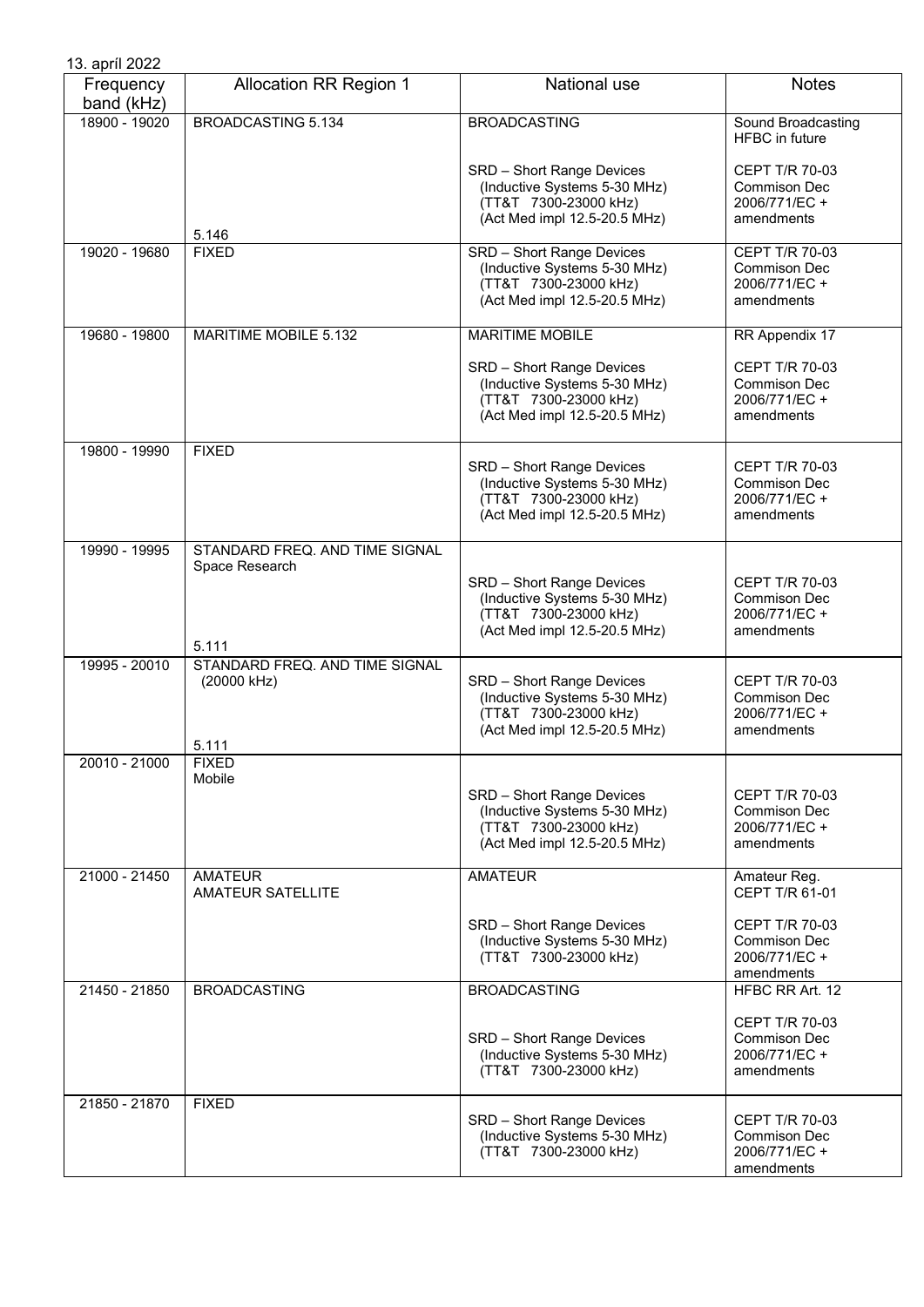| 13. apríl 2022          |                                                            |                                                                                                              |                                                                                                                            |
|-------------------------|------------------------------------------------------------|--------------------------------------------------------------------------------------------------------------|----------------------------------------------------------------------------------------------------------------------------|
| Frequency<br>band (kHz) | <b>Allocation RR Region 1</b>                              | National use                                                                                                 | <b>Notes</b>                                                                                                               |
| 21870 - 21924           | <b>FIXED 5.155B</b>                                        | SRD - Short Range Devices<br>(Inductive Systems 5-30 MHz)<br>(TT&T 7300-23000 kHz)                           | CEPT T/R 70-03<br><b>Commison Dec</b><br>2006/771/EC +<br>amendments                                                       |
| 21924 - 22000           | AERONAUTICAL MOBILE (R)                                    | SRD - Short Range Devices<br>(Inductive Systems 5-30 MHz)<br>(TT&T 7300-23000 kHz)                           | RR Appendix 27<br><b>CEPT T/R 70-03</b><br><b>Commison Dec</b><br>2006/771/EC+<br>amendments                               |
| 22000 - 22855           | MARITIME MOBILE 5.132                                      | <b>MARITIME MOBILE</b><br>SRD - Short Range Devices<br>(Inductive Systems 5-30 MHz)<br>(TT&T 7300-23000 kHz) | RR Appendix 17<br>RR Appendix 25<br>RR Appendix 15<br><b>CEPT T/R 70-03</b><br>Commison Dec<br>2006/771/EC +<br>amendments |
| 22855 - 23000           | <b>FIXED</b>                                               | SRD - Short Range Devices<br>(Inductive Systems 5-30 MHz)<br>(TT&T 7300-23000 kHz)                           | <b>CEPT T/R 70-03</b><br><b>Commison Dec</b><br>2006/771/EC +<br>amendments                                                |
| 23000 - 23200           | <b>FIXED</b><br>Mobile except aeronautical mobile (R)      | <b>SRD</b> - Short Range Devices<br>(5-30 MHz -Inductive Systems)                                            | CEPT T/R 70-03<br>Commison Dec<br>2006/771/EC +<br>amendments                                                              |
| 23200 - 23350           | AERONAUTICAL MOBILE (OR)<br><b>FIXED 5.156A</b>            | AERONAUTICAL MOBILE (OR)<br>SRD - Short Range Devices<br>(5-30 MHz -Inductive Systems)                       | RR Appendix 26<br>CEPT T/R 70-03<br><b>Commison Dec</b><br>2006/771/EC +<br>amendments                                     |
| 23350 - 24000           | <b>FIXED</b><br>Mobile except aeronautical mobile 5.157    | Mobile except aeronautical mobile                                                                            |                                                                                                                            |
|                         |                                                            | SRD - Short Range Devices<br>(5-30 MHz -Inductive Systems)                                                   | CEPT T/R 70-03<br><b>Commison Dec</b><br>2006/771/EC +<br>amendments                                                       |
| 24000 - 24450           | <b>FIXED</b><br><b>LAND MOBILE</b>                         | SRD - Short Range Devices<br>(5-30 MHz -Inductive Systems)                                                   | <b>CEPT T/R 70-03</b><br><b>Commison Dec</b><br>2006/771/EC +<br>amendments                                                |
| $24450 - 24600$         | <b>FIXED</b><br><b>LAND MOBILE</b><br>Radiolocation 5.132A | SRD - Short Range Devices<br>(5-30 MHz -Inductive Systems)                                                   | CEPT T/R 70-03<br><b>Commison Dec</b><br>2006/771/EC +<br>amendments                                                       |
| 24600 - 24890           | <b>FIXED</b><br><b>LAND MOBILE</b>                         | SRD - Short Range Devices<br>(5-30 MHz -Inductive Systems)                                                   | CEPT T/R 70-03<br><b>Commison Dec</b><br>2006/771/EC +<br>amendments                                                       |
| 24890 - 24990           | <b>AMATEUR</b><br><b>AMATEUR SATELLITE</b>                 | <b>AMATEUR</b>                                                                                               | Amateur Reg.<br>CEPT T/R 61-01                                                                                             |
|                         |                                                            | SRD - Short Range Devices<br>(5-30 MHz -Inductive Systems)                                                   | CEPT T/R 70-03<br><b>Commison Dec</b><br>2006/771/EC+<br>amendments                                                        |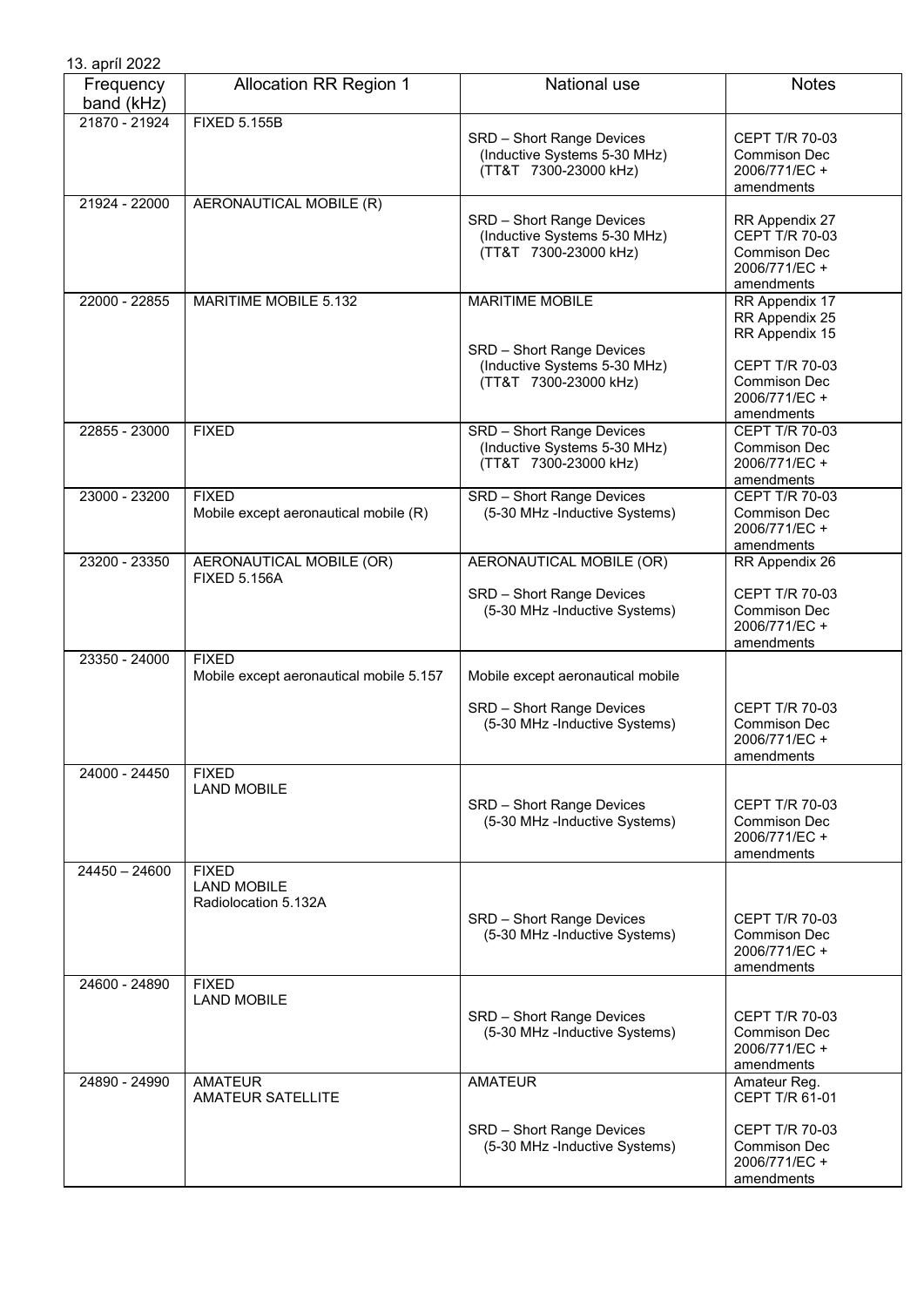| 13. apríl 2022          |                                                                           |                                                            |                                                                                       |
|-------------------------|---------------------------------------------------------------------------|------------------------------------------------------------|---------------------------------------------------------------------------------------|
| Frequency<br>band (kHz) | <b>Allocation RR Region 1</b>                                             | National use                                               | <b>Notes</b>                                                                          |
| 24990 - 25005           | STANDARD FREQ. AND TIME SIGNAL<br>(25000 kHz)                             | SRD - Short Range Devices<br>(5-30 MHz -Inductive Systems) | CEPT T/R 70-03<br>Commison Dec<br>2006/771/EC +<br>amendments                         |
| 25005 - 25010           | STANDARD FREQ. AND TIME SIGNAL<br>Space Research                          | SRD - Short Range Devices<br>(5-30 MHz -Inductive Systems) | CEPT T/R 70-03<br>Commison Dec<br>2006/771/EC +<br>amendments                         |
| $25010 - 25070$         | <b>FIXED</b><br>Mobile except aeronautical mobile                         | SRD - Short Range Devices<br>(5-30 MHz -Inductive Systems) | CEPT T/R 70-03<br>Commison Dec<br>2006/771/EC +<br>amendments                         |
| 25070 - 25210           | <b>MARITIME MOBILE</b>                                                    | <b>MARITIME MOBILE</b>                                     | RR Appendix 17<br>RR Appendix 25                                                      |
|                         |                                                                           | SRD - Short Range Devices<br>(5-30 MHz -Inductive Systems) | CEPT T/R 70-03<br><b>Commison Dec</b><br>2006/771/EC +<br>amendments                  |
| 25210 - 25550           | <b>FIXED</b><br>Mobile except aeronautical mobile                         | SRD - Short Range Devices<br>(5-30 MHz -Inductive Systems) | <b>CEPT T/R 70-03</b><br>Commison Dec<br>2006/771/EC +<br>amendments                  |
| 25550 - 25670           | RADIO ASTRONOMY 5.149                                                     |                                                            |                                                                                       |
|                         |                                                                           | SRD - Short Range Devices<br>(5-30 MHz -Inductive Systems) | CEPT T/R 70-03<br>Commison Dec<br>2006/771/EC +<br>amendments                         |
| 25670 - 26100           | <b>BROADCASTING</b>                                                       | <b>BROADCASTING</b>                                        | <b>HFBC</b><br>RR Art. S12                                                            |
|                         |                                                                           | SRD - Short Range Devices<br>(5-30 MHz -Inductive Systems) | <b>CEPT T/R 70-03</b><br>Commison Dec<br>2006/771/EC+<br>amendments                   |
| 26100 - 26175           | MARITIME MOBILE 5.132                                                     | <b>MARITIME MOBILE</b>                                     | RR Appendix 17 and 15                                                                 |
|                         |                                                                           | SRD - Short Range Devices<br>(5-30 MHz -Inductive Systems) | CEPT T/R 70-03<br>Commison Dec<br>2006/771/EC +<br>amendments                         |
| 26175 - 26200           | <b>FIXED</b><br>Mobile except aeronautical mobile                         | <b>FIXED</b><br>Mobile except aeronautical mobile          |                                                                                       |
|                         |                                                                           | SRD - Short Range Devices<br>(Inductive Systems 5-30 MHz)  | ERC/Rec. 70-03<br>ECC/DEC (11)03<br>Commison Dec<br>2006/771/EC +<br>amendments       |
| 26200 - 26350           | <b>FIXED</b><br>Mobile except aeronautical mobile<br>Radiolocation 5.132A | <b>FIXED</b><br>Mobile except aeronautical mobile          |                                                                                       |
|                         | 5.133A                                                                    | SRD - Short Range Devices<br>(Inductive Systems 5-30 MHz)  | ERC/Rec. 70-03<br>ECC/DEC (11)03<br><b>Commison Dec</b><br>2006/771/EC+<br>amendments |
|                         |                                                                           |                                                            |                                                                                       |